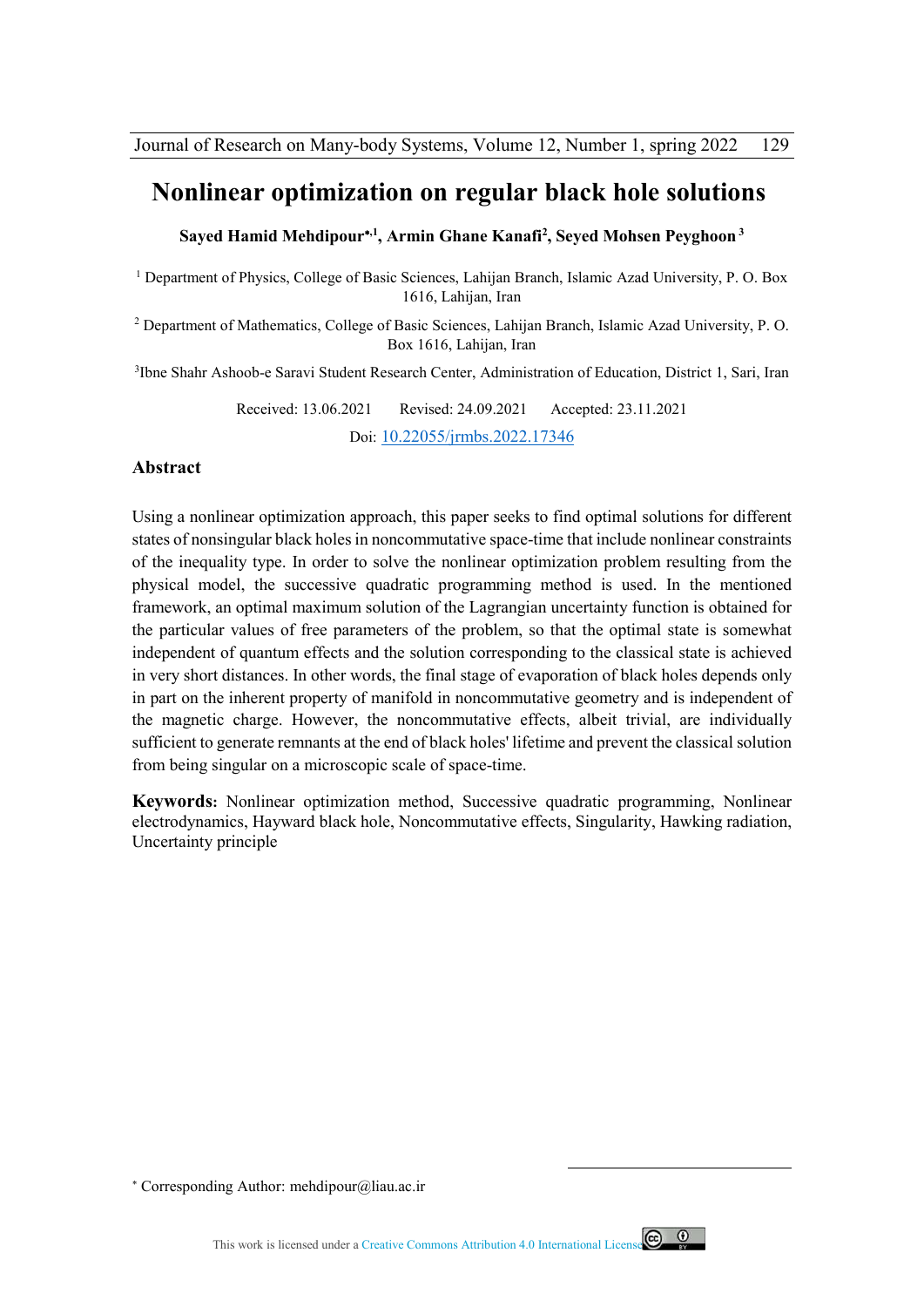#### $\mathcal{W}$

مقاله پڑوهشی کاما

# بهینهسازی غیرخطی روی جوابهای سیاهچالههای ناتکین

سيد حميد مهدي يور\*'، آرمين قانع كنفي'، سيد محسن پيغون" <sup>ا</sup> گروه فیزیک، دانشکده علوم پایه، دانشگاه آزاد اسلامی واحد لاهیجان، لاهیجان، ایران <sup>۲</sup>گروه ریاضی، دانشکده علوم یایه، دانشگاه آزاد اسلامی واحد لاهیجان، لاهیجان، ایران ۳ پژوهش سرای دانش آموزی ابن شهر آشوب، اداره آموزش و پرورش، ناحیهٔ ۱، ساری، ایران

دريافت: ١۴٠٠/٠٣/٢٣ ويرايش نهائي: ١۴٠٠/٠٧/٠٢ پذيرش: ١۴٠٠/٠٩/٠٢ Doi: 10.22055/jrmbs.2022.17346

### جكيده

این مقاله، با بهرهگیری از رهیافت بهینهسازی غیر خطی، به جستجوی جوابهای بهینه برای حالتهای مختلف از سیاهچالههای ناتکین در فضا–زمان ناجابهجایی که شامل قیود غیرخطی از نوع نامساوی هستند، پرداخته است. بهمنظور حل مسألهٔ بهینهسازی غیرخطی حاصل از مدل فیزیکی، از روش برنامهریزی درجهٔ دوم متوالی بهره گرفته میشود. در چارچوب مذکور، یک جواب بیشینهٔ بهینه بهازای مقادیری ویژه از پارامترهای آزاد مسأله برای تابع عدم قطعیت لاگرانژی بهدست میآید؛ بهطوریکه حالت بهینه تا حدودی مستقل از اثرات کوآنتومی بوده و جوابی متناظر با حالت کلاسیک در فواصلی بسیار کوتاه حاصل گردیده است. بهعبارت دیگر، مرحلهٔ نهایی تبخیر سیاهچالهها تنها به خاصیت ذاتی از خمینه در هندسهٔ ناجابهجایی بهصورت جزئی وابسته است و مستقل از بار مغناطیسی میباشد؛ با این وجود، اثرات ناجابهجایی هرچند بسیار اندک به تنهایی کفایت میکنند تا باعث ایجاد پسماندهایی در پایان عمر سیاهچالهها گردند و از تکین شدن جواب کلاسیک در مقیاس ریز فضا–زمان جلوگیری نمایند.

**کلیدواژگان:** بهینه سازی غیرخطی، برنامه ریزی درجهٔ دوم متوالی، الکترودینامیک غیرخطی، سیاهچالهٔ هیوارد، اثرات ناجابهجایی، تکننگی، تابش هاوکینگ، اصل عدم قطعیت

#### مقدمه

بهینهسازی را می توان علم تشخیص مطلوبترین جواب برای مسألهای که دارای تعریفی مشخص در ریاضیات است، معرفی نمود. در حقیقت، بهینهسازی بهعنوان رهیافتی بهسوی نتیجهٔ بهتر، در عملیاتی که دارای محدودیتهای مشخصی است، بهکار میرود. از زیر شاخههای اصلی در مباحث بهینهسازی، حل مسائل بهینهسازی غیر خطی' است. امروزه، تکنیکهای محاسباتي گوناگوني بهمنظور حل اين گونه از مسائل ارائه شدهاند که از پرکاربردترین آنها، می توان به

<sup>1</sup> Nonlinear optimization <sup>2</sup> Davidon

رهیافت گرادیان، گرادیان مزدوج، نیوتن و شبهنیوتن

اشاره نمود [۱]. حوزهٔ حل مسائل بهینهسازی غیرخطی

شامل مسائل نامقید و مقید از نوع پیوسته و گسسته

می باشد [۲]. روش های بسیاری برای حل مسائل

بهينهسازي غيرخطى پيوسته توسط محققين متفاوت

ارائه شده است. در بين سالهاى ١٩٧٠ و ١٩٨٠

تلاش های بسیاری جهت توسعه روش های حل مسائل

بهينهسازي غيرخطي پيوسته صورت گرفت. بهعنوان

نمونه، روش شبهنیوتن، نخستین بار توسط داویدون<sup>۲</sup>

برای حل مسائل بهینهسازی نامقید ارائه شد [۳]. سیس





mehdipour@liau.ac.ir : نو يسبنده مسئول: mehdipour@liau.ac.ir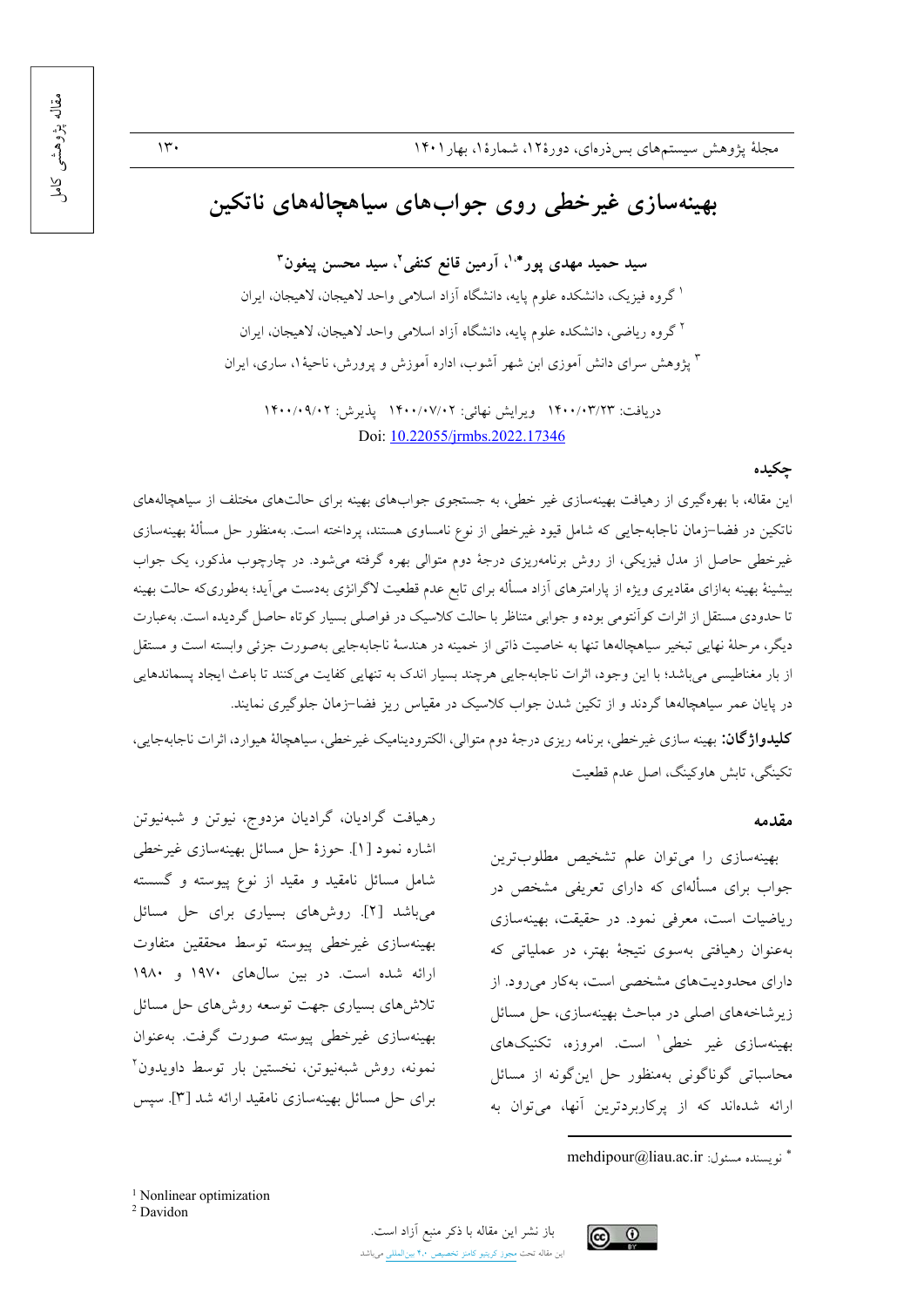این رو، تانسور انرژی-تکانه'' دچار تغییر می گردد، اما تانسور اینشتین در معادلات میدان گرانش بدون هیچ گونه تغییری حفظ می شود. بهعنوان یک نتیجهٔ جالب از گستردگی ساختار ریز<sup>۱۲</sup> در این مدل ناجابهجایی مي توان به حذف تكينگي انحنا در ميداً سياهچالهها اشاره نمود. بهجای یک تکینگی انحنا، یک حالت خلاء دوسیته ناتکین"' ناشی از اثر افت و خیزهای شدید کوانتومی در فواصل کوتاه پدیدار خواهد شد. در واقع یک سیاهچالهٔ ناجابهجایی دارای ترکیبی از یک هستهٔ دوسیته حول مبدأ بههمراه متریک معمول سیاهچاله در نواحی دور از مبدأ می باشد. از این رو ماهیت هستهٔ دوسیته در مرکز سیاهچاله از فروپاشی آن به یک حالت تکين جلو گيري مي کند و يک متر يک معمول در فواصل بزرگ (نواحی که رفتار طول کمینه بی اهمیت است) حاصل می آید، در حالیکه فیزیک جدیدی در فواصل کو چک پدیدار می گردد.

از سویی دیگر، منبع فیزیکی یک سیاهچاله ناتکین (RBH)<sup>۱۴</sup> را میتوان بهصورت یک میدان گرانشی در نظرية الكتروديناميك غيرخطي (NED)<sup>10</sup> نيز تفسير نمود [۱۶]. دو هدف مهم در نظريهٔ NED وجود دارد: ١- در نظر گرفتن میدان الکترومغناطیسی بههمراه ذرات در چارچوبی با منبع فیزیکی ۲- ممنوعیت از واگرایی کمیتهای فیزیکی. فرآیند مشابهی توسط یک مدل فیزیکی معتبر از NED جفت شده با گرانش حاصل مي آيد؛ به گونهاي كه جواب هاي باردار الكتريكي ناتكين با تقارن کروی، شرط ضعیف انرژی را تصدیق کرده و شامل یک مرکز دوسیته غیر قابل انکار میباشند [۱۴].

- <sup>9</sup> Smeared-like particle
- <sup>10</sup> Gaussian distribution
- $11$  Energy-momentum tensor
- <sup>12</sup> Extended microstructure
- <sup>13</sup> Regular deSitter vacuum state
- <sup>14</sup> Regular black hole
- <sup>15</sup> Nonlinear electrodynamics

تحلیل ساختاری آن بهطور کامل توسط دنیس و مور<sup>۱</sup> مورد بررسی قرار گرفت [۴]. تاکنون گامهای بسیاری جهت توسعهٔ نظریهٔ روشهای حل مسائل بهینهسازی غیرخطی پیوسته برداشته شده است، با این وجود همچنان محققین بسیاری بهصورت مستمر در حال بررسی و ارائهٔ روشهایی در راستای بهبود نتایج حاصل، بهویژه برای مسائلی در ابعاد بالا، هستند؛ از آن جمله می توان بهروش برنامهریزی درجهٔ دوم متوالی (SQP)<sup>۲</sup> و روشهای لاگرانژ افزوده<sup>۳</sup> اشاره نمود [٧–۵]. در سال های اخیر نیز، توجه ویژهٔ معطوف بر کاربرد تکنیکهای بهینهسازی در فیزیک، اقتصاد و مهندسی بوده است که عموماً از متغیرهای گسسته یا پیوسته در فرمولبندی آنها استفاده شده است [۱۲-۸]. یکی از مسائل مهم در فیزیک ذرات و کیهانشناسی، مبحث تکینگی مرکزی<sup>۴</sup> میµشد که مخصوصاً در فيزيك سياهجالهها بهعنوان يك واقعيت تفكيك نشدني از نظريهٔ نسبيت عام (GR)<sup>۵</sup>اينشتين<sup>۶</sup>درآمده و بهشكل گستردهای مورد پذیرش قرار گرفته است [۱۳]. با این وجود، رهيافتهاي گوناگوني در باب پديده شناختي جهت حل این مسأله از طریق یک مرکز ناتکین مورد بحث قرار گرفتهاند [۱۴]. بهعنوان نمونه در یک مدل الهام يافته از هندسهٔ ناجابهجايي (NCG) ٌ، يک ذره نقطهای در فضا-زمان ناجابهجایی با یک تابع توزیع دلتا-ديراک^ توصيف نمي شود، بلکه بهصورت يک ذره  $\sqrt{\vartheta}$ لکهای $^8$  توسط یک تابع توزیع گاؤسی با پهنای توصیف میگردد، بهگونهای که تفکیک مختصاتی فراسوی این پهنای کمینه امکان پذیر نیست [۱۵]. از

 $\mathcal{N}$ 

- <sup>1</sup> Dennis and Moré
- <sup>2</sup> Successive quadratic programming
- <sup>3</sup> Augmented Lagrangian methods
- <sup>4</sup> Central singularity
- <sup>5</sup> General relativity
- <sup>6</sup> Einstein
- <sup>7</sup> Noncommutative geometry
- <sup>8</sup> Dirac-delta function distribution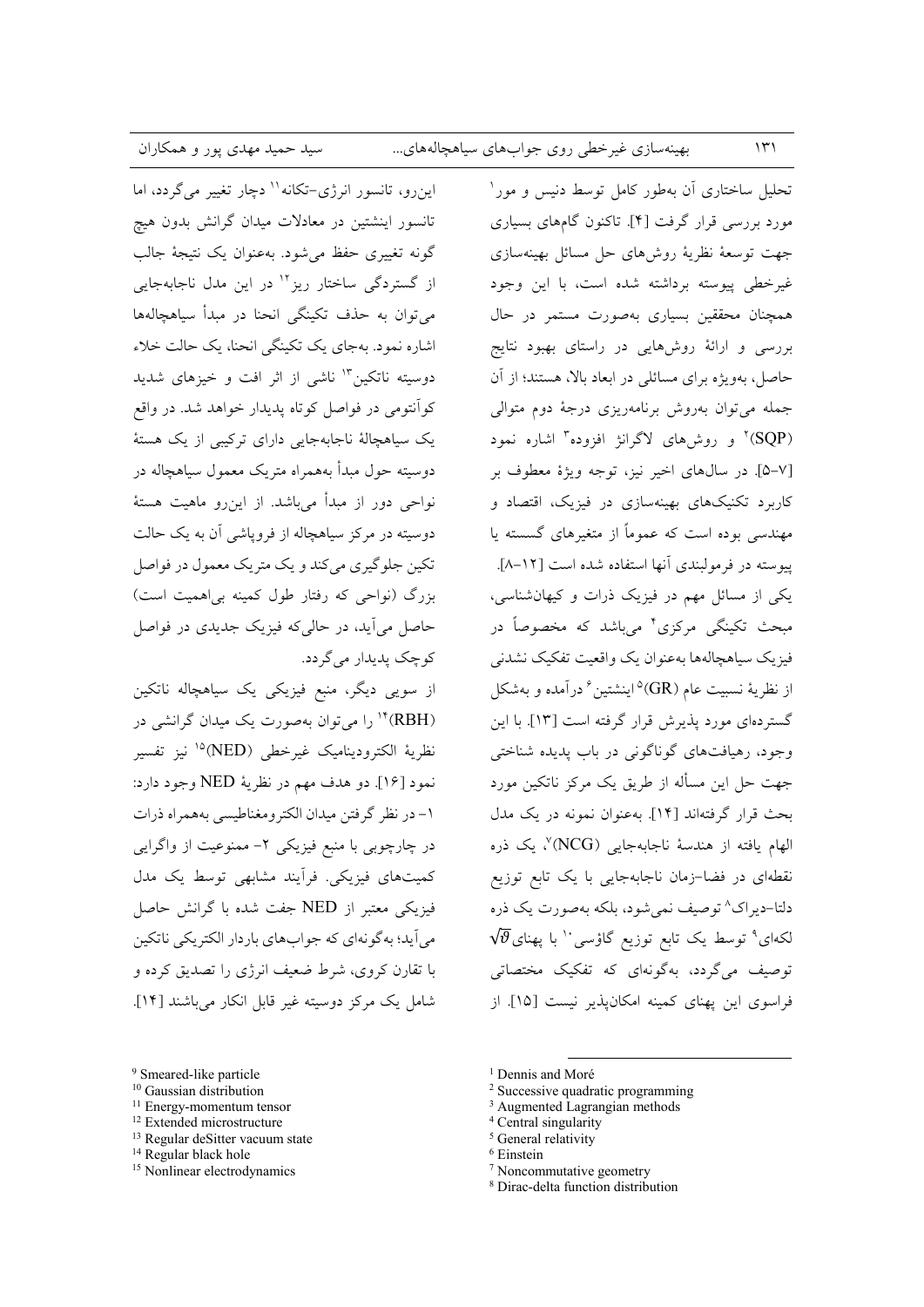سیاهچاله باردین ' بهعنوان اولین مدل از سیاهچالههای ناتکین در  $\rm{GR}$  شناخته میشود که توسط باردین در سال ۱۹۶۸ مطرح گردیده است [۱۷]. جواب هیوارد<sup>۲</sup>، نوع معروف دیگری از فضا–زمانهای ناتکین محسوب می شود. بهطوریکه ناحیهٔ ایستا در آن باردین-گونه است، در حالي كه نواحي يويا در آن وايديا-گونه<sup>۳</sup> هستند [۱۸]. مطالعات بیشماری در خصوص جوابهای دیگر نظریهٔ گرانش ترکیب شده با NED صورت گرفته است، به عنوان نمونه به مقالات [٢٢-١٩] مراجعه نماسد.

در سالهای اخیر، تصحیحات مهمی روی اصل عدم قطعیت هایزنبرگ (HUP)° در مقیاس های حدی همچون مقياس فرابنفش (UV)° و مقياس فروسرخ (IR) بیشنهاد شدهاند [۲۳]. در مقیاس UV، ترکیب گرانش در نظریهٔ میدان کوانتومی بهطور مؤثری منجر به یک برش در رژیم انرژی بالا یعنی مقیاس طول کمینه از مرتبهٔ طول پلانک $10^{-35}$ m از مرتبهٔ طول پلانک مطالعات روی برخوردهای ریسمان در انرژیهای يلانكي بههمراه مجموعهٔ تحليلي از نوع بازبهنجارش منجر به اصلاح HUP می شود که به اصل عدم قطعیت تعميم يافته (GUP)^معروف است [٢۴]. كاربر د GUP در ترمودینامیک سیاهچالهها توجهات بسیاری را بهخود جلب كرده است و به اصلاحات قابل توجهي در فرأيند گسیل، بهخصوص در مراحل نهایی تبخیر، منجر گشته است [٢٥]. اشاره بهاين نكته حائز اهميت است كه ترمودینامیک سیاهچالهها در حقیقت ارتباطی عمیق ميان فيزيک سياهچالهها و نظريهٔ كواّنتوم برقرار مي كند. بهعنوان مثال، در سال ۲۰۰۱، آدلر<sup>۹</sup> و همکاران [۲۶]

- <sup>2</sup> Hayward solution
- <sup>3</sup> Vaidya-like
- <sup>4</sup> Heisenberg uncertainty principle
- <sup>5</sup> Ultraviolet scale
- <sup>6</sup> Infrared scale
- <sup>7</sup> Planck length

ادعا کردند که برخلاف دیدگاه متعارف، GUP قادر است از ناپدید گشتن کامل سیاهچالههای کوچک ممانعت کند، درست بههمان شیوه که HUP از فرویاشی کامل اتم هیدروژن جلوگیری میکند. آنها رهیافت GUP را برای استخراج تابش هاوکینگ `` در یک روش ابتکاری بهکار گرفتند تا دمای تصحیح یافته سیاهچاله را پیدا نمایند. در این روش ابتکاری، دمای هاوکینگ با بهرهگیری از HUP و خواص عمومی سیاهچالهها بهدست می آید [۲۷]. از این رو، می توان از فیزیک سیاهچالهها استنباط نمود که هر نظریهٔ گرانش کوأنتومی'' میبایست دارای یک طول کمینهٔ ذاتی از مرتبهٔ طول پلانک باشد [۲۸]. از آن گذشته، مطالعات فراواني در نظريهٔ ريسمان و NCG بهنوع خاصي از تصحیحات روی HUP می پردازند که بهحضور کرانی مشخص جهت تفکیک احتمالی فواصل در مقیاس های ویژه اشاره دارند [۲۹]. بهراستی که بهدلیل حضور انرژیهای بالا در فواصل کوتاه در یک خمینه ناجابه جایی "، اثرات افت و خیزهای کوآنتومی خمینه قابل توجه می شوند و از هر نوع اندازهگیری جهت تعیین مکان یک ذره با دقتی بیشتر از مقیاس طول ذاتی، ممانعت می کنند. از این پدیده به عنوان مثالی از نقض موضعیت ۱۳ در محدودهٔ طول پلانک یاد میشود [۳۰]. بر اساس ناجابهجایی، استخراج متریک سیاهچالههای ناجابهجایی با اجرایی کردن طول کمینه مشاهده پذیر روي GR انجام مي شود. اخيراً، ما مراحل نهايي تبخير سیاهچالهها را برای جوابهای باردین و هیوارد در فضاي ناجابهجايي تحليل نمودهايم [٣١،٣٢]. نتايج نشان دادند که رفتار تابش هاوکینگ بهطور قابل توجهی

- <sup>10</sup> Hawking radiation
- <sup>11</sup> Quantum gravity theory <sup>12</sup> Noncommutative manifold
- <sup>13</sup> Locality violation

<sup>&</sup>lt;sup>1</sup> Bardeen black hole

<sup>&</sup>lt;sup>8</sup> Generalized uncertainty principle

<sup>&</sup>lt;sup>9</sup> Adler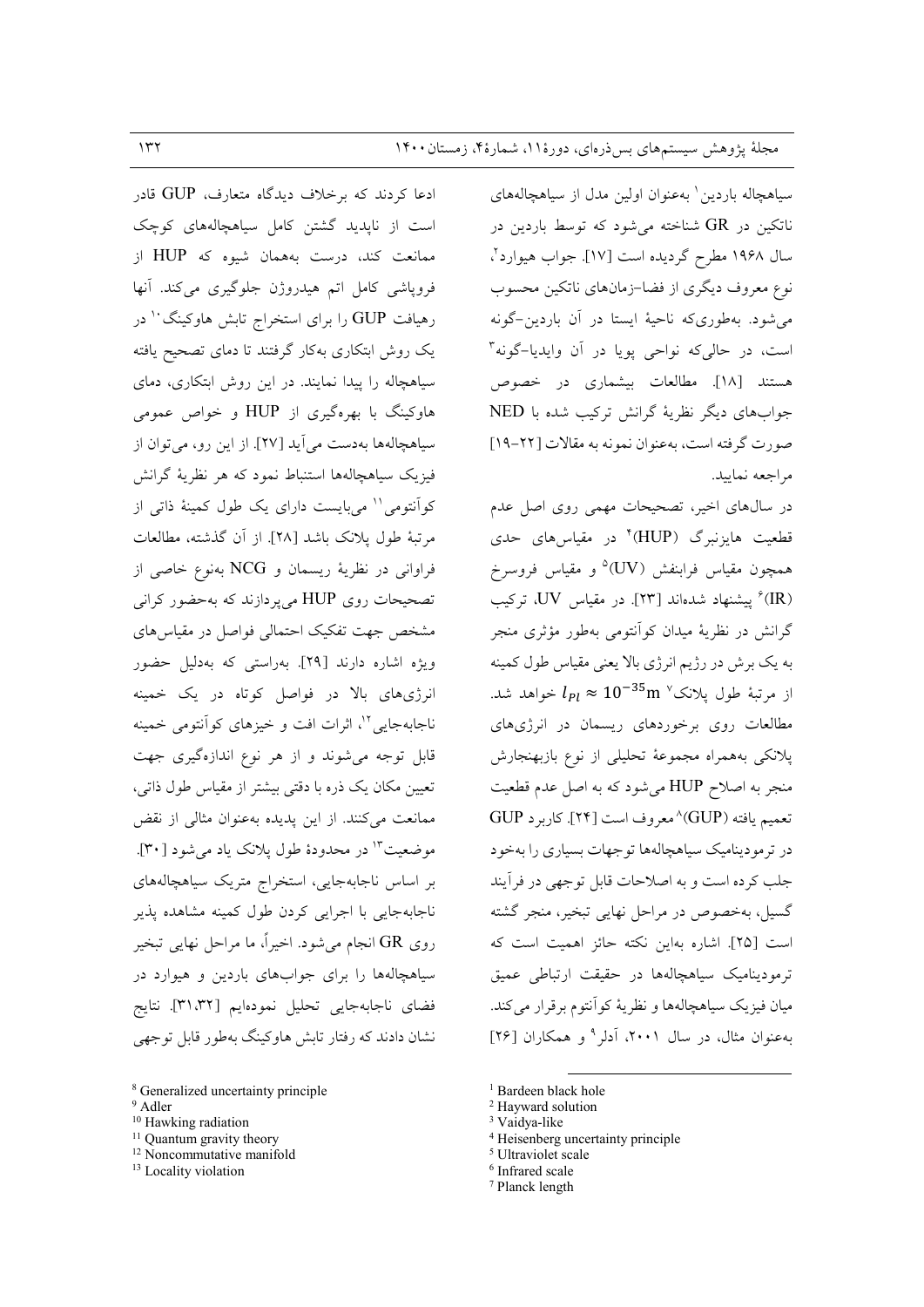خانواده، روش SQP است که از نقطهٔ شدنی در امتداد جهتی که مجهول است و باید تعیین شود، با طول گام مثبت حرکت میکند، بهطوریکه ضمن شدن<sub>ی</sub> باقی ماندن نقطهٔ جدید، شرایطی را بهوجود میآورد که مقدار تابع هدف نامطلوبتر نگردد [۳۴]. لازم است در اینجا ارجحیت رهیافت SQP نسبت به سایر روشهای بهینهسازی مورد ارزیابی قرار گیرد. الگوریتم SQP با بهره گرفتن از روش نیوتن بهطور مستقیم، شرایط همگرایی کان-تاکر ۲ را برای مسألهٔ اولیه برقرار می سازد. یکی از خصوصیات جالب توجه رهیافت SQP آن است که زیر مسألهٔ منتج شدهای که باید کمینه گردد، یک تقریب درجهٔ دوم از تابع لاگرانژ بهنيه شده روى تقريب خطى از محدوديتها است. اين خصوصيت منجر به يافتن جوابهاي بهينهٔ مسألهٔ اوليه و مضارب لاگرانژ بهینه نیز میشود. ویژگیهای نام برده در کنار ییاده سازی رایانهای از دلایل استفاده از این روش مي باشد. الگوريتمهاي ديگر همچون زوتنديک"، توپکیس و وینوت اصلاح شده ٔ که از تقریب مرتبهٔ اول استفاده میکنند، مستعد همگرایی کند و زیگزاگی<sup>۵</sup> هستند [۳۵]. روشهای دیگر از جمله برنامهریزی خطی متوالی (SLP<sup>)۶</sup> تنها زمانیکه بهینگی در گوشههای ناحیهٔ شدنی رخ دهد، دارای همگرایی مرتبهٔ دوم خواهد بود [۳۶]. این روش برای جوابهای بهینهٔ غیرگوشهای، همگرایی مرتبهٔ اول و کند خواهد داشت. جهت رفع این مشکلات، از رهیافت SQP بهره می گیرند که با تقریب مرتبهٔ دوم کار میکند [۳۴]. بهطور خلاصه مي توان ويژگي هاي مطلوب روش SQP و مزیتهای بهکارگیری این الگوریتم را در پیادهسازی آسان آن نسبت بهروشهای نامبرده و همچنین سرعت همگرایی قابل قبول تحت شرایط مناسب بههمراه

 $5 \mathrm{Zigzag}$ 

<sup>6</sup> Successive linear programming

در رژیم شعاعهای کوچک تغییر میکند، بهگونهای که سیاهچاله بهطور کامل تبخیر نمی شود و یک باقیمانده پايدار از سياهچاله در فاز نهايي تبخير بهجا خواهد ماند. همچنین در مرجع [۳۳] نشان داده شد که یک رابطه عدم قطعیت اصلاح یافته ناشی از بارهای مغناطیسی غیرخطی و اثرات ناجابهجایی در بطن پدیدهٔ تابش هاوکینگ قابل استخراج است. در مقالهٔ حاضر، ما می خواهیم به گسترش مقاله [۳۳] بپردازیم و چگالی لاگرانژی' بخش غیرخطی وابسته به تانسور میدان ۔<br>الکترومغناطیسی مربوط به متریک سیاهچاله متقارن کروی، ایستا و باردار ناتکین را بهکمک حل مسألهٔ بهینه سازی غیرخطی تحلیل نماییم. ما دمای هاوکینگ سیاهچاله هیوارد ناجابهجایی را بهدست میآوریم و از دمای تصحیح شده بهره میگیریم تا یک رابطهٔ عدم قطعیت اصلاح یافته را که شامل چگالی لاگرانژی است، استخراج نماییم، دقیقاً بههمانگونه که GUP، یک دمای هاوکینگ اصلاح شده را خلق میکند. جهت نائل آمدن بهیک جواب بهینه از حل مدل سیاهچالههای ناتکین که شامل قیودی از نوع نامساوی غیرخطی میباشند، می توان از روش SQP استفاده نمود. مسألهٔ قابل بحث در مقالهٔ حاضر، دارای تابع هدف غیرخطی با محدودیتهایی از نوع نامساوی میباشد، لذا نمی توان از روشهایی نظیر جستجوی خطی با و بدون مشتق گیری، یا روش نیوتن و اصلاحات آن استفاده کرد. یکی از گزینههای مناسب، استفاده از تابع جریمه و تابع مانع است که میتوان با اعمال جریمههایی در تابع هدف مسألة بهينهسازي مقيد را به نامقيد تبديل نمود [۱]. آنالیز همگرایی این روش ها نشان میدهد که دارای نرخ همگرایی پایینتری نسبت به روشهای جهتهای شدنی هستند. یکی از روش های پر کاربرد و مناسب این

 $114$ 

<sup>&</sup>lt;sup>4</sup> Topkis and Vienott's modification algorithms

<sup>&</sup>lt;sup>1</sup> Lagrangian density

<sup>&</sup>lt;sup>2</sup> Kuhn-Tucker convergence conditions

<sup>&</sup>lt;sup>3</sup> Zoutendijk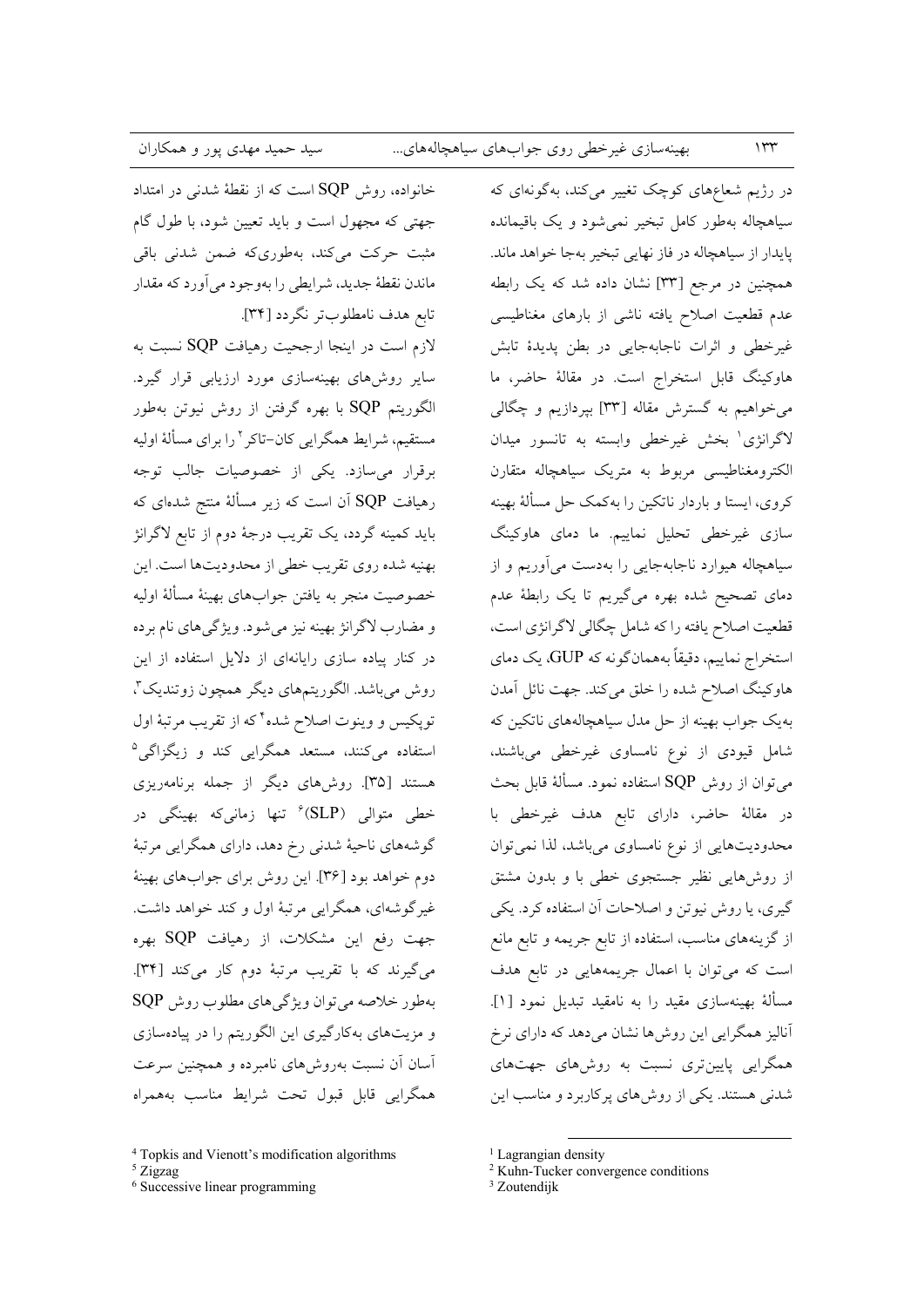$I = \frac{1}{4\pi} \int \left( \frac{1}{4} R - \mathcal{L}(F) \right) \sqrt{-g} d^4x$ ,  $g_{\mu\nu}$  که در آن  $R$ ، اسکالر انحنای ٔ مرتبط با عنصر خط میباشد و چگالی لاگرانژی $\mathcal{L}(F)$  یک تابع غیرخطی دلخواه از ناوردای لورنتس ۲ ،  $F = \frac{1}{\tau} F_{\mu\nu} F^{\mu\nu}$  است. تانسور ميدان الكترومغناطيسي با رابطه زير داده مي شود:  $F_{\mu\nu} = 2\nabla_{[\mu}A_{\nu]}$ ,  $\mathbf{r}$ که در آن  $A_{\mu}$  ۴-بردار پتانسیل میباشد. این نکته مي بايست مورد توجه قرار گيرد كه چگالي لاگرانژي در میدان الکترومغناطیسی ضعیف به مجانب ماکسولی ۳ میل می نماید، یعنی هنگامیکه  $F\rightarrow 0$  آنگاه داریم:  $\mathcal{L}(F) \rightarrow F$ ,  $\mathbf{r}$  $\left\{ \mathcal{L}_F \equiv \frac{\partial \mathcal{L}}{\partial F} \to 1 \right. .$ معادلات میدان اینشتین-NED منتج از کنش<sup>۱</sup> بهصورت زير حاصل مي شوند:  $G_{\mu}{}^{\nu} = 2(L_{F}F_{\mu\lambda}F^{\nu\lambda} - \delta_{\mu}{}^{\nu}\mathcal{L}),$  $\mathbf{r}$  $\nabla_{\mu}(\mathcal{L}_F F^{\mu\nu})=0.$  $\Delta$ حال یک جواب حدسی عام برای سیاهچالهای که دارای ترکیب تقارن کروی ایستا بههمراه بار مغناطیسی غيرخطي است، لحاظ مي كنيم:  $ds^{2} = U(r)dt^{2} - U^{-1}(r)dr^{2} - r^{2}d\Omega^{2}$ ,  $\varphi$  $d\Omega^2 = d\theta^2 + \sin^2\theta\, d\phi^2$  که در آن  $d\phi^2$  +  $d\theta^2$ کرهٔ واحد ۲-بعدی است. تابع متریک  $U(r)$  توسط رابطه زير تعريف مي شود:  $U(r) = 1 - \frac{2M(r)}{r},$  $\vee$ که در آن  $M(r)$  تابع توزیع جرم است. تانسور میدان الکترومغناطیسی برای یک سیاهچاله ایستای باردار با تقارن کروی دارای ۲ مؤلفهٔ غیر صفر، یعنی:  $F_{01}$  و متناظر با بهترتیب میدانهای شعاعی الکتریکی و  $F_{23}$ مغناطیسی میباشد. در این صورت، ۴-بردار پتانسیل در بهشکل ( $(t,r,\theta,\phi)$  بهشکل

<sup>3</sup> Maxwell asymptotic

دستیابی به جوابهای بهینهٔ اولیه و همچنین مضارب لاگرانژ بهینه خلاصه نمود که در جمعبندی گزینههای پیش رو، مورد انتخاب قرار گرفته است. در این مقاله، موارد زیر را بهترتیب بررسی می نماییم: در بخش بعد، به توصیف معادلات میدان الكترومغناطيسي غيرخطي در فضا-زمانهاي ناتكين می پردازیم. اثرات گستردگی ساختار ریز روی فضا– زمان هیوارد در ادامه مورد بررسی قرار می گیرد. سپس، دمای هاوکینگ سیاهچاله هیوارد ناجابهجایی را تعیین می کنیم و بهمنظور یافتن اثر چگالی لاگرانژی روی تابش هاوكينگ، بهتحليل رابطة عدم قطعيت اصلاح یافته برای فوتونهای تابش شدهای که از طریق HUP استخراج شدهاند، میپردازیم. در این راستا، ارتباطی میان چگالی لاگرانژی RBH و اصل عدم قطعیت آشکار میشود. همچنین، بهینهسازی غیرخطی را روی جواب سیاهچالههای ناتکین به اجرا گذاشته و جوابهای بهینه را برای حالتهای مختلف بهکمک روش SQP بهدست می آوریم. در بخش پایانی، نتایج نهايي بهشكل خلاصه ارائه مي گردند. در سرتاسر مقاله، شاخصهای یونانی به اعداد صفر تا سه اشاره دارند. همچنین برای سادگی، از واحدهای طبیعی با تعریف استفاده كردهايم.  $\hbar = c = G = k_B = 1$ 

# جفت شدگی میان گرانش اینشتین و الکترودینامیک غیر خطی

در این بخش، ما شکل عام متریکهای RBH با تقارن کروی، ایستا و باردار در GR را که با NED جفت شدهاند، مورد بررسی قرار میدهیم. ما با کنشی که توصیفگر دینامیک یک میدان خود-گرانشی NED در  $\rm GR$  است، شروع می کنیم:

<sup>&</sup>lt;sup>1</sup> Curvature scalar

<sup>&</sup>lt;sup>2</sup> Lorentz invariant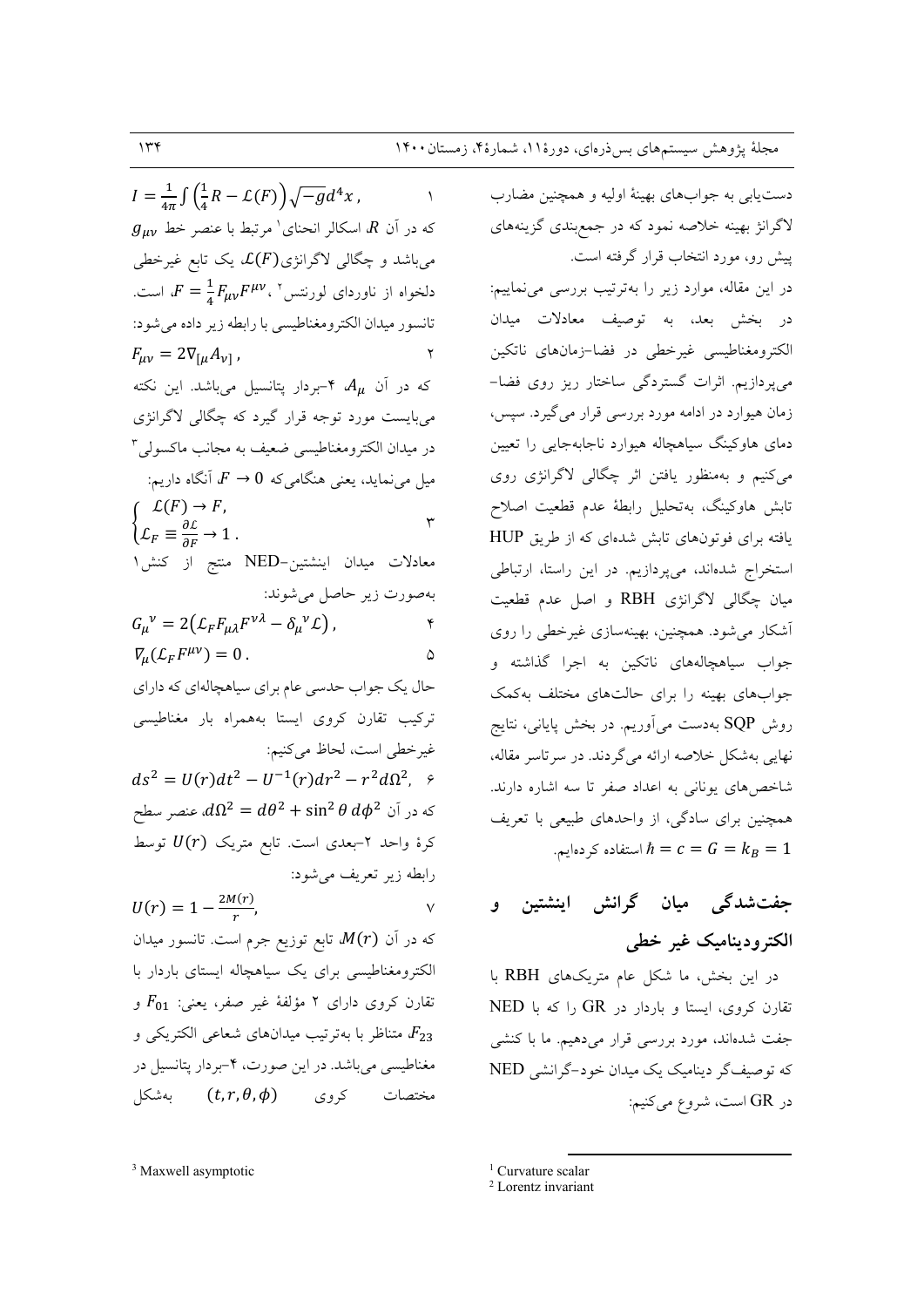بهینهسازی غیرخطی روی جوابهای سیاهچالههای...

است. حال چگالی لاگرانژی برحسب تابع  $r$  با حل معادلات میدان و بهرهگیری از رابطهٔ۷ بهصورت زیر قابل حصول است:  $\mathcal{L}(r) = \frac{1}{r^2} \frac{dM(r)}{dr},$  $\mathcal{U}$ که برای سیاهچاله هیوارد بهراحتی با رابطهٔ زیر مشخص مي شود:

$$
\mathcal{L}(r) = \frac{3mh^3}{(r^3 + h^3)^2}.
$$

بهآسانی دیده می شود که برای حالت جرم ADM' در فاصلهٔ بینهایت (n → ∞)، تابع جرم به مقدار ثابتی کاهش مییابد، یعنی:  $m = M(r) = M(r)$  و همان طور که انتظار آن میرفت، سیاهچاله شوارتزشیلد<sup>۲</sup> بازیابی میشود که در حقیقت بهجواب معادلات اینشتین در  $\mathcal{L} =$  خلأ اشاره دارد ( $\mathcal{L} = 0$ ). همچنین برای حالت - بەجواب سياھچالۀ باردار مغناطیسی رايزنر  $F$ نوردشتروم" میررسیم، یعنی:  $\frac{q_m^2}{r}$  = m  $M(r)=m-1$  که مطابق با انتظار بهجواب نظرية اينشتين-ماكسول اشاره مى كند.

## اثر گستردگی ساختار ریز روی سیاهچاله هيوارد

در این بخش، میخواهیم تأثیر یک ساختار گسترش یافته متناظر با دیدگاه مقیاس ریز فضا-زمان را روی سياهچاله هيوارد تحليل نماييم. ما ناجابهجايي را جهت داشتن مقياس طول كمينهٔ ذاتی، معادل با  $\sqrt{\vartheta}$  لحاظ میکنیم. بنابراین، یک ساختار نقطهای را نمیتوان با یک تابع توزیع دلتا-دیراک تشریح نمود، بلکه آن را بهکمک تابع توزیع گاؤسی لکهای با پهنای کمینه  $\sqrt{\vartheta}$  توصیف می نماییم. در اینجا 9، بهعنوان کوچکترین سلول بنیادی از یک سطح مشاهده پذیر در نظریهٔ تغییر شکل یافته محسوب مى شود. با وجود اينكه تانسور اينشتين

نمايش  $A_{\mu} = -\frac{Q_e}{g} \delta_{\mu}^0 - Q_m \cos \theta \ \delta_{\mu}^3$ داده میشود. در رابطهٔ فوق،  $Q_{\rm e}$  و  $Q_{\rm m}$  بهترتیب بارهای الکتریکی و مغناطیسی هستند. بهکمک معادلات ۵، ۲ و -بردار پتانسیل میتوان مؤلفههای غیر صفر  $F_{\mu\nu}$  را $F_{\mu\nu}$ پهصورت زیر پهدست آورد:

$$
\begin{cases}\nF_{01} = -\frac{Q_{\rm e}}{r^2 \mathcal{L}_F}, \\
F_{23} = Q_{\rm m} \sin \theta.\n\end{cases}
$$

شایان ذکر است که حل تحلیلی معادلات حرکت بهازای بارهای دوگانهٔ الکتریکی و مغناطیسی بسیار بغرنج است. لذا در اینجا می خواهیم به جوابهای دقیق سیاهچالهای صرفاً با محتوای بار مغناطیسی بپردازیم؛ یعنی:  $Q_{\rm e}=0$ ؛ بهاین دلیل که در NED، علت ناتکین بودن جواب فقط برخاسته از بار مغناطیسی است. به بیانی دیگر، در یک ترکیب مغناطیسی خالص، تنها مؤلفهٔ غیر صفری که از تانسور میدان الکترومغناطیسی باقی می ماند، مؤلفهٔ  $F_{23}$ است. برای جزئیات محاسباتی بيشتر مي توان به مقالة [٢٢] مراجعه نمود. بار مغناطيسي كل سياهچاله را نيز مي توان با رابطهٔ زير ارائه نمود:  $Q_m = \frac{1}{4\pi} \int dA$ .  $\mathsf{A}$  $\bar{F} = \bar{F}$ با استفاده از معادلهٔ ه، مربع شدت میدان بهصورت بەدست مى]َيد.  $\frac{2Q_m^2}{r^4}$ 

با انتخاب یک تابع جرم فیزیکی مناسب می توان چگالی لاگرانژی را برای حالت متقارن کروی ایستا که شامل بار مغناطیسی باشد، استخراج نمود. تابع جرم هیوارد [١٨] قادر است تا شرايط مذكور را ارضاء نمايد:

$$
M(r) = \frac{mr^2}{r^3 + h^3},
$$

که در آن h (برحسب واحد طول)، پارامتر آزاد هیوارد نام دارد و مرتبط با بار مغناطیسی کل سیاهچاله است [٣٢]. مقدار h محدود بهاعداد مثبت است؛ چون جواب سیاهچاله تنها بهازای مقادیر مثبت از این پارامتر موجود

<sup>1</sup> Arnowitt-Deser-Misner mass

<sup>2</sup> Schwarzschild black hole

<sup>&</sup>lt;sup>3</sup> Reissner-Nordström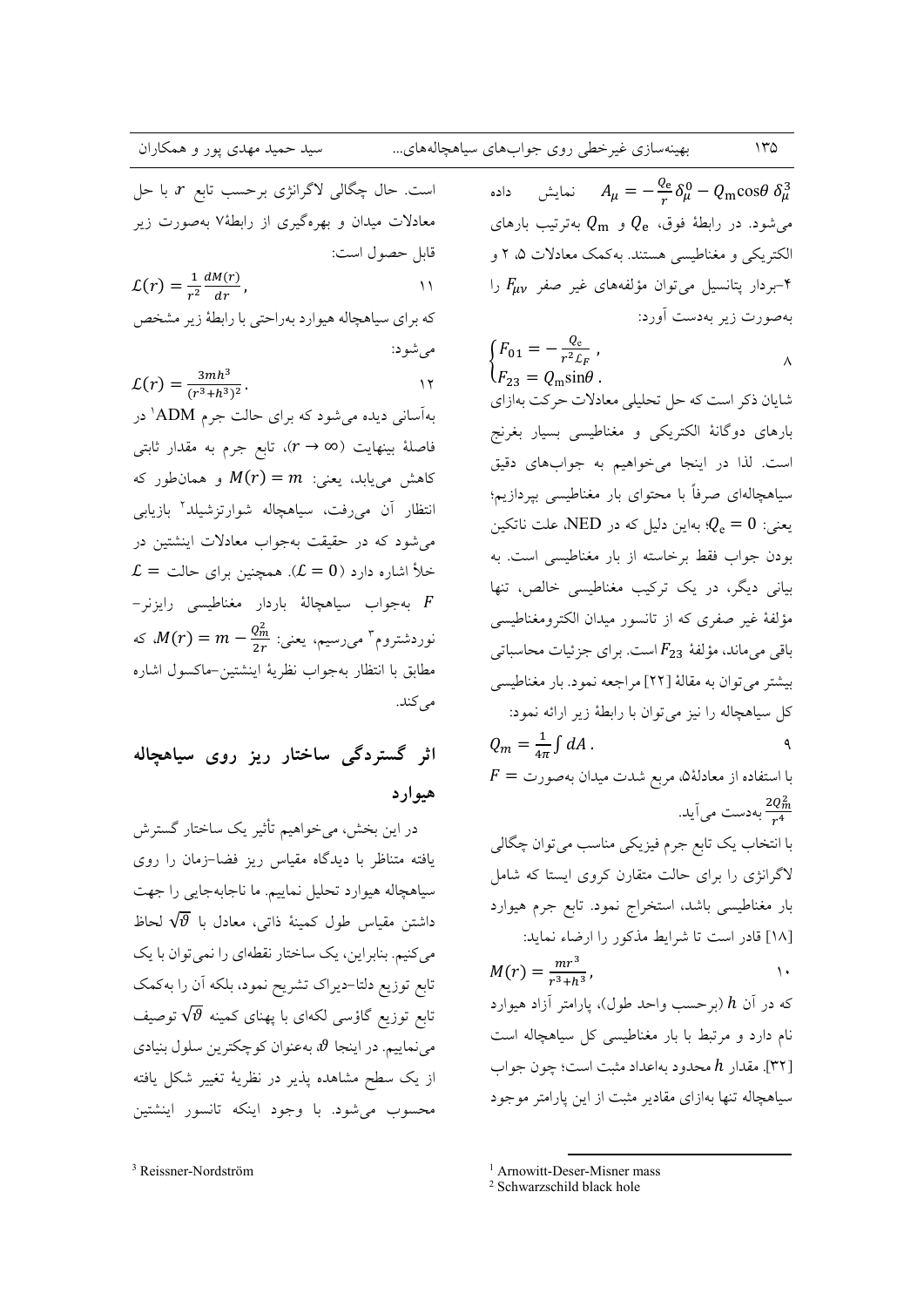مستقیماً تغییر شکل نمیٖدهد، اما تغییر شکل در تانسور انرژی-تکانه توسط یک ساختار گسترش یافته منجر به القای یک تغییر شکل در معادلهٔ اصلی اینشتین خواهد .<br>شد. متریک کلاسیک متعارف در فواصل بزرگ بازیابی می شود، در حالی که در فواصل کوتاه انتظار فیزیک جدیدی را خواهیم داشت؛ جاییکه از اثر گستردگی ساختار ريز نمي توان چشمپوشي نمود.

در رهیافت مختصهٔ حالتهای همدوس که توسط اسمایلاجیک و اسپالوچی۲ [۳۰] پیشنهاد شده است، یک جرم نقطهای  $m$  بهجای اینکه بهطور کامل در یک نقطه متمرکز شده باشد، بهصورت یک ساختار لکهای در سرتاسر ناحیهای خطی بهاندازهٔ  $\sqrt{\vartheta}$  پخش می شود. رویکرد انتخابی ما در اینجا بهجستجوی یک توزیع جرم گاؤسی، با پهنای کمینه، متقارن کروی و ایستا میپردازد؛ بهگونهای که اندازهٔ ناجابهجایی در آن توسط پارامتر  $\sqrt{\vartheta}$  تعیین میشود. بنابراین، میبایست توزیعهای جرم را توسط تابع توزیع لکهای مدل نماییم:  $\rho_{\vartheta}(r) = \frac{m}{(4\pi\vartheta)^{\frac{3}{2}}} \exp\left(-\frac{r^2}{4\vartheta}\right).$  $\gamma$ چگال<sub>ی</sub> جرمی ۱۳ نمایش دهندهٔ یک منبع فیزیکی است که در فواصل خیلی بزرگ شباهت بسیار زیادی با یک منبع نقطهای دارد؛ اما در فواصل بسیار کوتاه فیزیک جدیدی ارائه میدهد. همانطور که در مراجع [۳۲،۳۳] نشان داده شده است، تابع جرم هیوارد ناجابهجایی برحسب  $h$  و  $\vartheta$  را میتوان بهصورت زیر  $M(r)$ نو شت:

$$
M(r) = \frac{mr^3 \left[ g\left(\frac{r}{2\sqrt{\vartheta}}\right) - \frac{r}{\sqrt{\pi \vartheta}} \exp\left(-\frac{r^2}{4\vartheta}\right) \right]}{r^3 + h^3}, \qquad \forall
$$

$$
\mathcal{G}(n) \equiv \frac{2}{\sqrt{\pi}} \int_0^n e^{-y^2} dy
$$

تعریف می شود. در حد جابهجایی و  $h\neq 0$ ، تابع بهسوی تابع جرم هیوارد میل میکند، یعنی:  $M(r)$ 

 $M(r) \rightarrow \frac{mr^3}{r^3 + r^3}$  $\sqrt{2}$ در حالی که برای حالت  $\vartheta \neq 0$  و  $h=0$ ، خواهیم داشت:  $M(r) \rightarrow m \left[ \mathcal{G}\left(\frac{r}{2\sqrt{\theta}}\right) - \frac{r}{\sqrt{\pi \theta}} \exp\left(-\frac{r^2}{4\theta}\right) \right]$ . W این بدان معناست که بهازای  $\theta \to 0$  و  $h \to h$ ، تابع  $m$  جرم ۱۴ با جرم ADM در فواصل بسیار دور، یعنی: که متناظر با حالت شوارتزشیلد است، معادل می شود.

### عدم قطعیت در تعیین چگالی لاگرانژی

بنیانHUP بهعنوان یک ابزار مفهومی لازم جهت درک تمایزها میان نظریهٔ کلاسیک و کوانتوم بهشکل گستردهای مورد پذیرش قرار گرفته است. با فرض آنکه .<br>HUP همیشه قادر نیست تا شالودهٔ چیزی که غیر کلاسیک است را در حوزهٔ مکانیک کوانتومی کشف کند، منطقی است که از تعمیم دادن آن صحبت نماییم. بهعبارت دیگر، یک فرمولبندی کامل از HUP می تواند عصارهٔ کوانتومی را از نظریهٔ کوانتوم استخراج نماید. .<br>بهعنوان مثال، حضور یک طول کمینه مشاهدهپذیر گویای یک خصیصهٔ پدیده شناخت<sub>ی</sub> از تمامی رهیافتهای منتهی به گرانش کوآنتومی است که به GUP منجر مي شود:

 $\Delta x \Delta p \geq \frac{1}{2} (1 + g(\Delta p)^2)$ ,  $\lambda$ که در آن  $\boldsymbol{\phi}$ ، ثابتی از مرتبهٔ واحد است که معمولاً مثبت اختیار می شود و وابسته به جزئیات نظریهٔ گرانش كوانتومي است. رابطة GUP به يك عدم قطعيت كمينة  $\varDelta x_{\rm min} > 0$ معین $\sqrt{\smash[b]{g}}$  =  $\varDelta x_{\rm min} = \sqrt{\smash[b]{g}}$ 0 را می توان نمودی از فضای فازی دانست و یا به عنوان نتیجهای از ساختار لکهای ذرات بنیادی در نظر گرفت. در بیانی متفاوت، ساختار فضا–زمان با مفهوم طول کمینهٔ مؤثر گره خورده است؛ بهگونهای که تمامی اندازه

<sup>&</sup>lt;sup>1</sup> Coordinate coherent states approach

<sup>&</sup>lt;sup>2</sup> Smailagic and Spallucci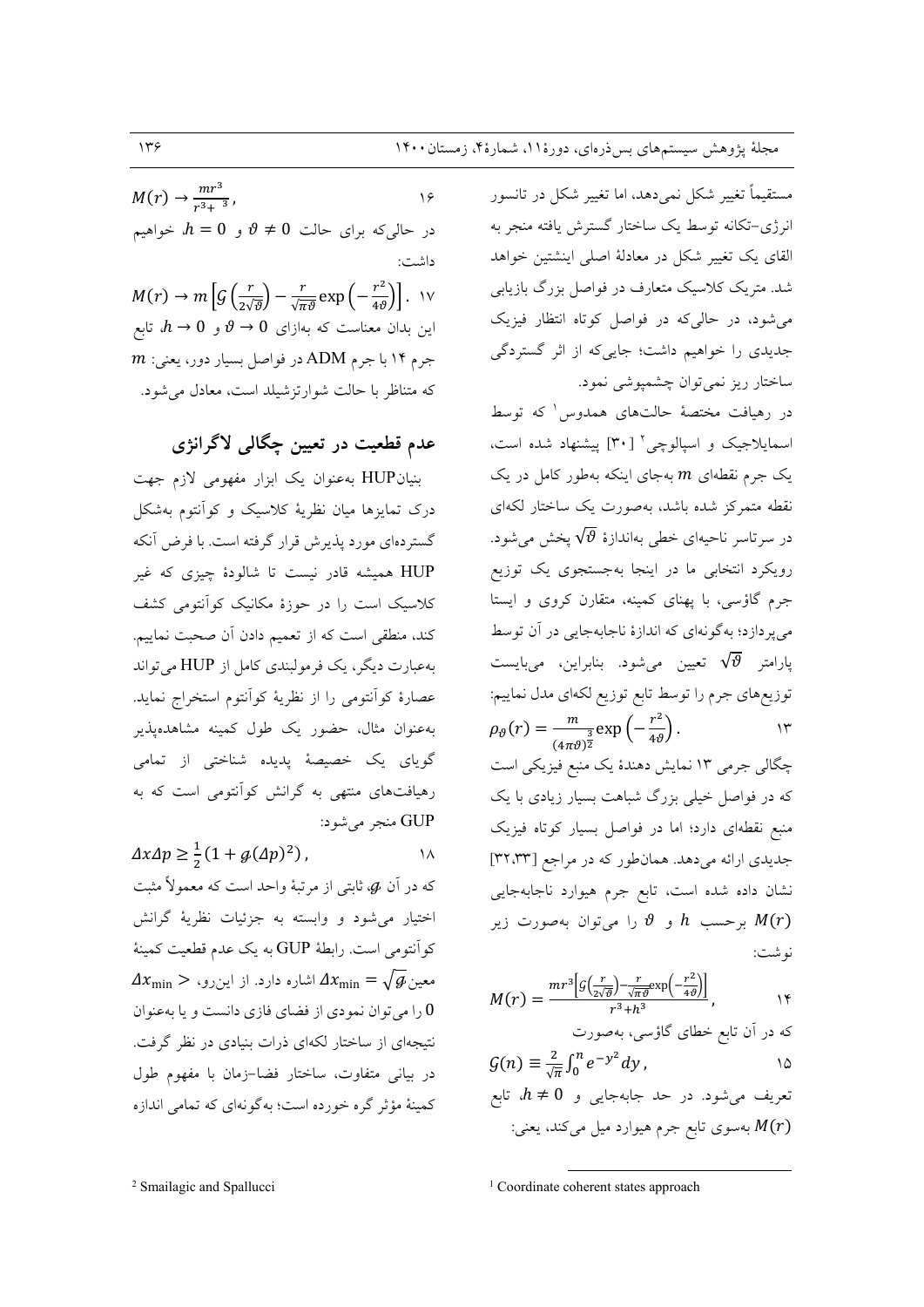#### بهینهسازی غیرخطی روی جوابهای سیاهچالههای...

لدهای...  
\n
$$
\Delta p \sim \frac{1}{2R_{\rm BH}} - \frac{R_{\rm EH}}{4} \mathcal{L}(R_{\rm EH})
$$
\n
$$
\Delta p \sim \frac{1}{2R_{\rm BH}} - \frac{R_{\rm EH}}{4} \mathcal{L}(R_{\rm EH})
$$
\n
$$
\Delta E \sim 4\pi T_H
$$
\n
$$
\Delta E \sim 4\pi T_H
$$
\n
$$
\Delta E \sim 4\pi T_H
$$
\n
$$
\Delta E \sim 4\pi T_H
$$
\n
$$
\Delta E \sim 4\pi T_H
$$
\n
$$
\Delta E \sim 4\pi T_H
$$
\n
$$
\Delta E \sim 4\pi T_H
$$
\n
$$
\Delta E \sim 4\pi T_H
$$
\n
$$
\Delta E \sim 4\pi T_H
$$
\n
$$
\Delta E \sim 4\pi T_H
$$
\n
$$
\Delta E \sim 4\pi T_H
$$
\n
$$
\Delta E \sim 4\pi T_H
$$
\n
$$
\Delta E \sim 4\pi T_H
$$
\n
$$
\Delta E \sim 4\pi T_H
$$
\n
$$
\Delta E \sim 4\pi T_H
$$
\n
$$
\Delta E \sim 4\pi T_H
$$
\n
$$
\Delta E \sim 4\pi T_H
$$
\n
$$
\Delta E \sim 4\pi T_H
$$
\n
$$
\Delta E \sim 4\pi T_H
$$
\n
$$
\Delta E \sim 4\pi T_H
$$
\n
$$
\Delta E \sim 4\pi T_H
$$
\n
$$
\Delta E \sim 4\pi T_H
$$
\n
$$
\Delta E \sim 4\pi T_H
$$
\n
$$
\Delta E \sim 4\pi T_H
$$
\n
$$
\Delta E \sim 4\pi T_H
$$
\n
$$
\Delta E \sim 4\pi T_H
$$
\n
$$
\Delta E \sim 4\pi T_H
$$
\n
$$
\Delta E \sim 4\pi T_H
$$
\n
$$
\Delta E \sim 4\pi T_H
$$
\n
$$
\Delta E \sim 4\pi T_H
$$
\n
$$
\Delta E \sim 4\pi T_H
$$
\n
$$
\Delta E \sim 4\pi T_H
$$
\n
$$
\Delta E \sim 4\
$$

$$
\Delta x \Delta p \geq \frac{1}{2} \left( 1 - \frac{(\Delta x)^2}{2} L(\Delta x) \right).
$$

عبارت دوم سمت راست معادلهٔ ۲۴ وابسته به پارامترهای هیوارد و ناجابهجایی است. بخش اصلاح یافته در معادلهٔ بالا، برگرفته از بار مغناطیسی غیرخطی بههمراه اثرات ناجابهجايي بههنگام رديابي فوتون است و هیچگونه ارتباطی با اثرات گرانش در قیاس با GUP ندارد. انحراف از جواب متعارف، تنها در ناحیهای  $\varDelta x \gg 1$  محدود حول مبدأ رخ می دهد. در حد عبارت اول سمت راست رابطهٔ عدم قطعیت اصلاح يافته، جملة غالب است؛ لذا HUP بازيابي مي شود. در حالی که در حد 1 $x \ll 1$  عبارت دوم غالب است و نقش مهمی در نواحی حول مبدأ ایفا می کند؛ جایی که گرانش با یک میدان الکترومغناطیسی غیرخطی توصیف مي گردد و نظريۀ NCG جايگزين GR مي شود. چگالي لاگرانژی متناظر برای سیاهچاله هیوارد ناجابهجایی برحست  $h$  و  $\vartheta$  با استفاده از روابط ۱۱ و ۱۴ بهشکل زير بەدست مى آيد:  $2mh^3$ 

$$
\mathcal{L}(r) = 4\pi \rho_{\vartheta} + \frac{3m\hbar^3}{(r^3 + \hbar^3)^2},
$$

گیریها را با هدف مشاهدهٔ موقعیت یک ذره با دقتی بیش از مقیاس طول ذاتی، غیر ممکن می سازد. با توجه به انگیزش اشاره شده در بالا، برای شروع می توان ایدهای مشابه اما وارون با ایده اوهانیان و رافيني ` [٢٧] را ارائه نمود، تا به نوعي GUP دست پيدا کنیم. آنها از HUP بهره گرفتند، تا به یک رهیافت ابتکاری جهت استخراج تابش هاوکینگ دست یابند. ما در رهیافت خود می توانیم ابتدا دمای هاوکینگ اصلاح یافته را محاسبه نماییم و از دیدگاهی ابتکاری مشابه با مرجع [٢٧] استفاده كنيم تا به اصل عدم قطعيت اصلاح یافته برای فوتونهای تابیده دست یابیم. سیاهچالهها، یک طیف گرمایی مشابه با طیف تابش جسم سیاه را که سازگار با علم ترمودینامیک است و به تابش هاوکینگ معروف میباشد، از خود ساطع میکنند که دمای آن بدين صورت داده مي شود:

$$
T_H = \frac{1}{4\pi} \frac{dU(r)}{dr} \bigg|_{r=R_{\rm EH}},
$$

که در آن  $R_{\rm EH}$ ، شعاع افق رویداد<sup>۲</sup> سیاهچاله است. با استفاده از معادلات ۷، ۱۱ و تابع جرم روی افق رویداد، يعني:

$$
M(R_{\rm EH}) = \frac{R_{\rm EH}}{2}, \qquad \qquad \gamma.
$$

بهآسانی می توان دمای هاوکینگ سیاهچاله هیوارد ناجابهجایی را بهدست آورد:

 $T_H = \frac{1}{4\pi R_{\text{EH}}} - \frac{R_{\text{EH}}}{8\pi} \mathcal{L}(R_{\text{EH}})$ .  $\gamma$ اين دما به رابطة عدم قطعيت اصلاح شده منجر مي شود. در این چارچوب، میتوان انرژی مشخصهٔ فوتونهای تابش شده ناشی از HUP را تخمین زد. نزدیک سطح سیاهچاله، یک عدم قطعیت ذاتی در یافتن مکان هر ذرهاي در محدودهٔ شعاع افق ( $\Delta x \thicksim R_{\rm EH}$ ) وجود دارد. بنابراين مى توان عدم قطعيت تكانه برحسب عدم قطعیت فاصله و چگالی لاگرانژی را بهصورت زیر بیان

<sup>2</sup> Event horizon radius

 $\gamma$ 

<sup>&</sup>lt;sup>1</sup> Ohanian and Ruffini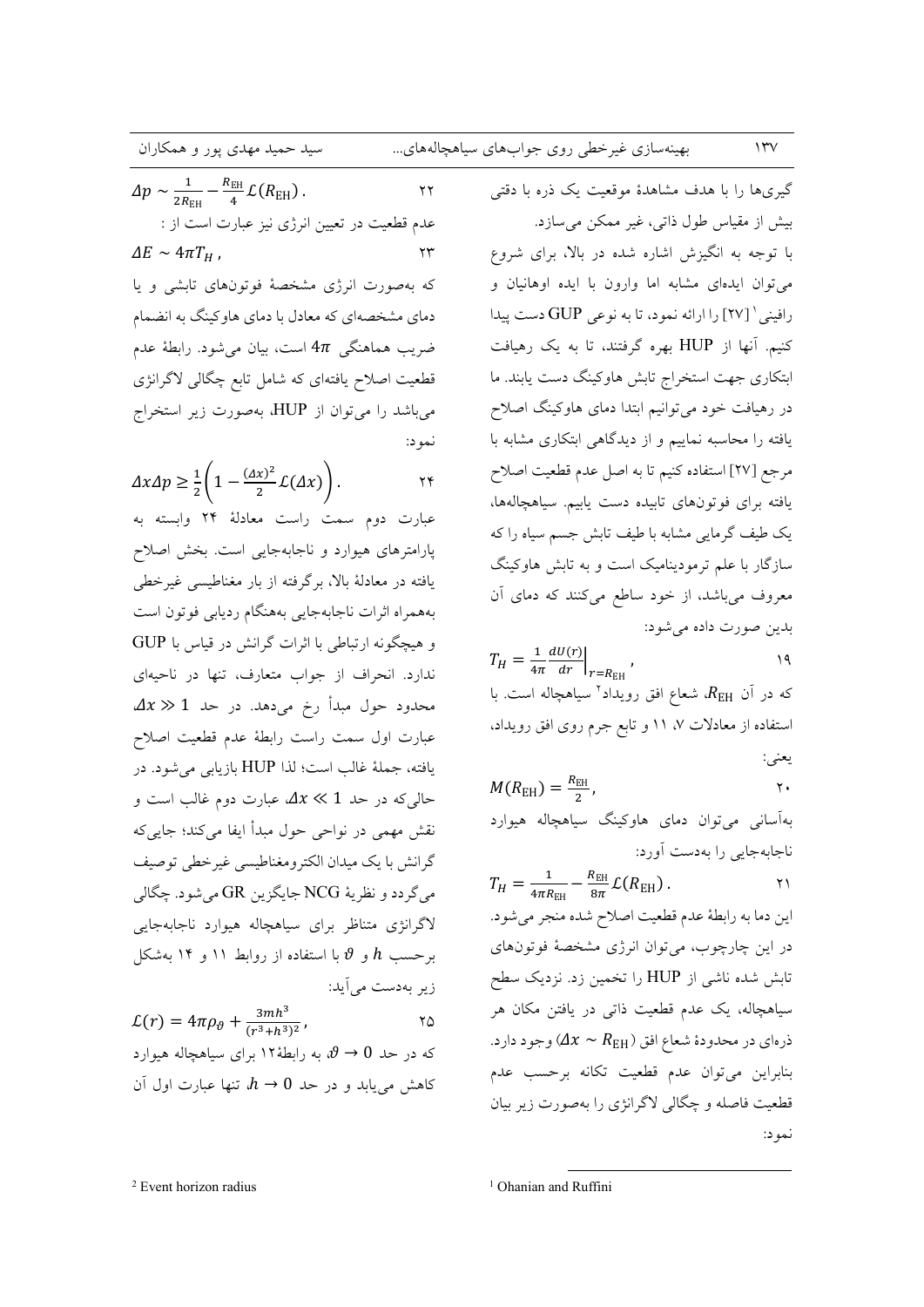تابش هاوكينگ ناگهان متوقف مي شود. اين بدان معناست که بهجای رفتار واگرای معمول به هنگام فاز نهایی تبخیر هاوکینگ در شعاعهای کوچک، بهازای مقداری معین از شعاع، دما به صفر میرسد. بههمان دلیل، فاز نهایی تبخیر سیاهچاله بهعنوان پسمانده سیاهچاله غایی' در نظر گرفته میشود. بهعنوان یک پیآمد مهم، حضور یک برش معین از پایین در مقیاس فواصل کوتاه ایجاب میکند که قیدی روی تمامی اندازهگیریها جهت تعیین مکان ذره در نظریهٔ گرانش  $\mathcal{L} \leq \mathcal{L}$ ناجابهجایی لحاظ شود. بنابراین، میبایست شرط اعمال گردد؛ چون برای ناحیهای از متریک که A $\mathcal{L}_{\max}$ شرط  $\Delta {\cal L}_{\rm max}$  جرقرار است، نمی توان هیچگونه دمایی تعریف نمود. چنین قیدی از بالا روی عدم قطعیت لاگرانژی، یک شرط لازم در راستای جلوگیری از رفتار ترمودینامیکی غیر عادی در فواصل بسیار کوتاه محسوب می شود. در پایان این بخش، ذکر این نکته حائز اهمیت است که اگر جواب باردین بهعنوان نمونهای دیگر از RBH های معروف انتخاب گردد [۱۷]، با وجود یک تابع جرم متفاوت، باز هم خواص عمومی تماماً هم ارز با نتایج بالا بهدست میآیند.

## بهینهسازی غیرخطی جوابها در مدل سياهجالەهاي ناتكين

در این بخش، میخواهیم یک بهینهسازی غیرخطی از جوابهای خود که در حالتهای گوناگونی از مدل سیاهچالههای ناتکین حاصل میگردد، ارائه نماییم. اما قبل از آن، بهطور مختصر به چگونگی روش بهینهسازی غیرخطی در وضعیتهای گوناگون میپردازیم. جهت توصیف این روش، مسأله بهینهسازی غیرخطی زیر را در نظر می گیریم:  $YQ$ min  $f(x)$ .

باقی می ماند که به چگالی لاگرانژی برای سیاهچاله شوارتزشیلد ناجابهجایی اشاره دارد. لاگرانژی مشخصهٔ فوتونهای تابشی، از طریق HUP نیز قابل تخمین زدن است. از آنجایی که  $\Lambda x$  متناسب با شعاع افق رويداد است، پس داريم:  $M(\Delta x) \approx \frac{\Delta x}{2}$ .  $\forall \in$ لذا از معادلة ٢٥ مي توان عدم قطعيت لاگرانژي را برحسب عدم قطعيت فاصله تعيين نمود:  $\Delta \mathcal{L} \approx \frac{2m}{\Delta x^3 + ^3} \left[ \frac{\Delta x^3 \exp \left( - \frac{\Delta x^2}{4 \vartheta} \right)}{\sqrt{\pi \vartheta^3}} + \frac{3^{3}}{m \Delta x^2} \right]$  $\mathsf{Y}\mathsf{V}$ جملهٔ عدم قطعیت لاگرانژی نشأت گرفته از اثر ترکیبی منبع مغناطیسی غیرخطی و ناجابهجایی میباشد؛ بهطوریکه برای حالت  $\mathcal{L}(\Delta x) \to \mathcal{L}(\Delta x)$  جواب خلاء بازيابي مي شود، يعني:

 $\Delta x \Delta p \geq \frac{1}{2}$ .  $\mathsf{Y}\Lambda$ 

بنابراین هنگامیکه  $\alpha \rightarrow r$  تابع متریک هیوارد ناجابهجايي بهصورت سياهچاله شوارتزشيلد رفتار میکند که به HUP اشاره دارد. در اینجا میبایست خاطر نشان نمود که در فواصل کوتاه تنها جوابهایی قابل پذیرش هستند که تحت شرط  $\Delta x_{\min} \geq \Delta x$ باشند. بهعبارت دیگر، یک عدم قطعیت کمینه در تعیین مکان وجود دارد که هم ارز با شعاع کمینه غیر صفر سیاهچاله است؛ بهگونهای که هر نوع ( $\Delta x_{\rm min} \sim R_{\rm min}$ ) اندازهگیری جهت یافتن مکان ذره با دقتی بیش از  $R_{\min}$  را غیر ممکن می سازد. توصیف فیزیکی  $\Delta x_{\min}$ معادل با کوچکترین فاصلهٔ شعاعی است که ذرهٔ آزمون نسبت به منبع قرار میگیرد، تا اندازهگیری انجام دهد. پس اگر  $r < R_{\min}$  باشد، آنگاه با وضعیت دینامیکی غیر معمولی همچون دمای منفی مواجه میشویم [۳۷]. در حقیقت، هنگامی که سیاهچاله به ترکیب غایی در شعاع كمينه (شعاع پسماند) مىرسد، دما صفر است و

<sup>1</sup> Extremal black hole remnant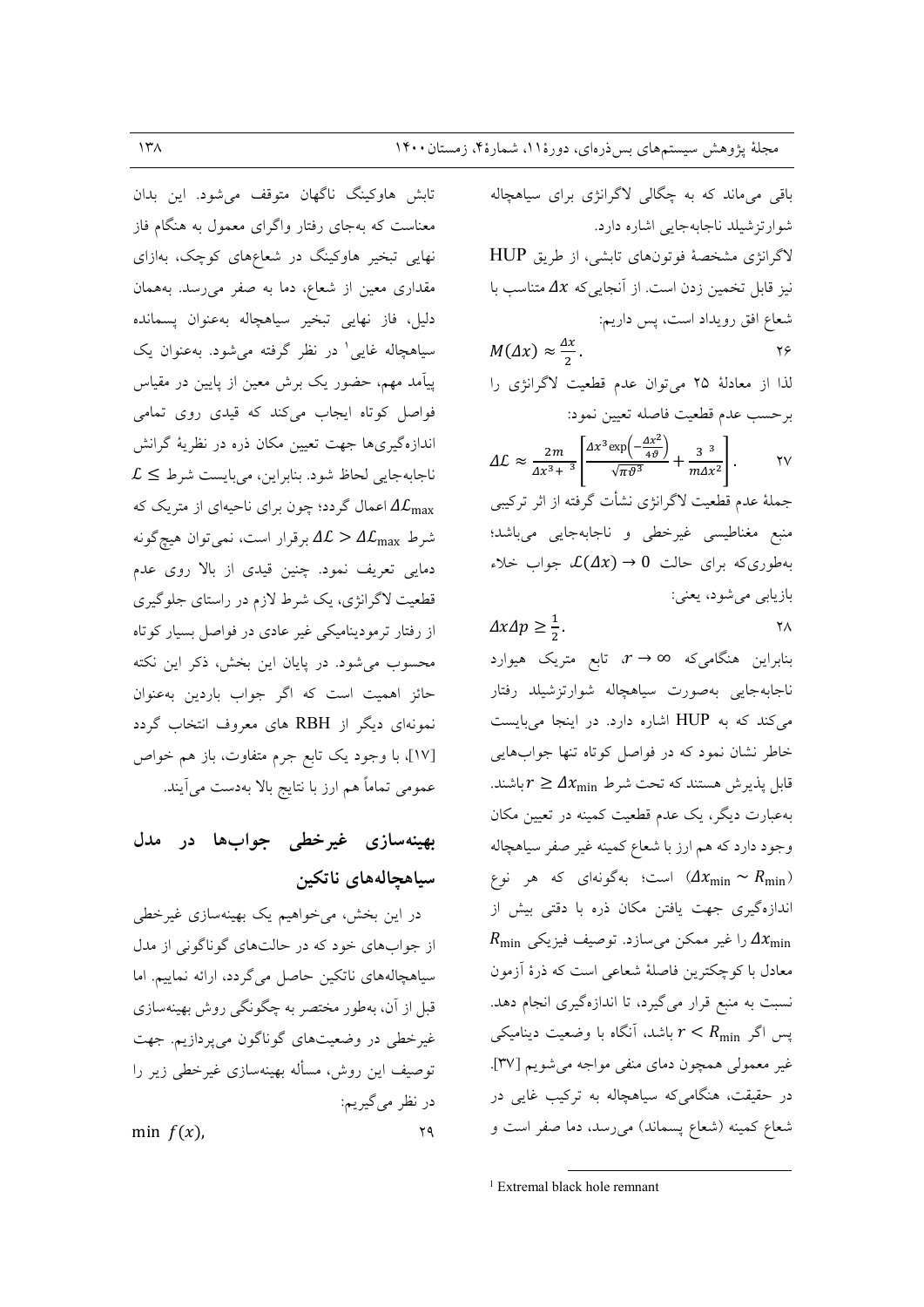| بهينهسازي غيرخطي روي جوابهاي سياهچالههاي |  |  |
|------------------------------------------|--|--|
|                                          |  |  |

s.t.

الف) همواره  $\lambda d_k + \lambda d_k + x_k$  شدنی باشد؛ یعنی بهازای  $x_k + \lambda d_k \in X$  مقدار  $k$ ، داشته باشیم:  $k$ مقدار تابع هدف در  $\lambda d_k + x_k$  بهتر از مقدار ب) تابع هدف در نقطه  $x_k$  باشد. یس از تعیین جهت، میبایست یک مسألهٔ بهینهسازی یک بعدی را برای تعیین طول گام مناسب در راستای جهت  $d_k$  حل نمود. این فرایند منجر به تعیین نقطهٔ میگردد و همین چرخه مجدداً تکرار میشود.  $x_{k+1}$ اینگونه رهیافتها، معمولاً به جوابهای کان-تاکر یا گاهی اوقات به نقطهٔ فریتزجان<sup>۱</sup> همگرا می شوند. بهعنوان مثال، مسألهٔ بهینهسازی غیرخطی ۳۱ را در نظر بگیرید. سیس، تکرار  $(x_k, u_k, v_k)$  را لحاظ میکنیم که در آن  $u_k \geq u_k$  و  $v_k$ ، نامقید بوده و بهعنوان تخمینهایی از ضرایب لاگرانژ برای محدودیتهای نامساوي و مساوي محسوب مي شوند. حال، مسألهٔ SQP زير را در نظر مي گيريم:  $\tau\tau$ min  $f(x_k) + \nabla f(x_k)'d + \frac{1}{2}d'\nabla^2 L(x_k)d$ s.t.  $g_i(x_k) + \nabla g_i(x_k)' d \leq 0, i = 1, 2, ..., m$  $h_i(x_k) + \nabla h_i(x_k)' d = 0, j = 1,2,...,l$ 

که در آن  $\nabla^2 L(x_k)$ ، بهصورت زیر تعریف می شود:  $\nabla^2 L(x_k) = \nabla^2 f(x_k) + \sum_{i=1}^m \nabla^2 g_i(x_k) +$  $\sum_{i=1}^l \nabla^2 h_i(x_k).$ شرايط كان-تاكر براي مسألهٔ ۳۲ نيازمند اين شرط است كه در مجموع أغازين شدني باشد. حال ضرايب لاگرانژ و  $v$  را بهگونهای بهدست میآوریم تا داشته باشیم:  $u$  $\nabla f(x_k) + \nabla^2 L(x_k) d + \sum_{i=1}^m u_i \nabla g_i(x_k) +$  $\sum_{i=1}^{l} v_i \nabla h_i(x_k) = 0,$  $u_i[g_i(x_k) + \nabla g_i(x_k) d] = 0, i = 1,2,...,m$  $u > 0$ که در آن  $v$ ، متغیر آزاد است. بنابراین اگر  $d_k$ ، مسألهٔ ۳۲ را با ضرایب لاگرانژ  $u_{k+1}$  و  $v_{k+1}$  حل نماید و اگر s.t.  $g_i(x) \le 0, i = 1, ..., m$  $h_i(x) = 0, j = 1, \ldots, l$  $h_k$  در عبارت بالا، فرض بر آن است که توابع  $g_i$ و  $g_i$ بهازای  $i = 1, ..., n$  و  $i = 1, ..., m$ . دو بار بهطور پیوسته دیفرانسیل پذیر باشند. ضمناً فرض می شود که ، متغیر تصمیم باشد. طبق تعریف، برای  $x \in \mathbb{R}^n$ مجموعه شدني داريم:

 $149$ 

 $X = \{x \in \mathbb{R}^n | g_i(x) \leq 0, i = 1... , m,$  $h_i(x) = 0, j = 1, ..., l$ .  $\mathbf{r}$ . بهسادگی میتوان قیود از نوع بزرگتر مساوی را با ضرب طرفین نامعادله در عدد (1–) به قیود از نوع

کوچکتر مساوی تبدیل کرد. همچنین در مسائل بیشینه سازی می توان قرینهٔ تابع هدف را کمینه نمود. بنابراین مسألهٔ فوق بهشکل زیر بازنویسی میشود:  $min f(x)$  $\mathsf{r}'$ 

$$
f(x).
$$
  

$$
x \in X
$$

 $f(x^*) \leq f(x)$  اگر بهازای هر  $x \in X$  داشته باشیم: آنگاه جواب شدنبی  $x^*\in X$  را یک جواب بهینه برای مسألهٔ بهینهسازی غیرخطی فوق گویند. در این صورت جواب بهينه و  $f(x^*)$ ، مقدار بهينهٔ مسألهٔ فوق،  $x^*$ خواهد بود. برای حل مسألهٔ ۳۱ روشهای متفاوتی وجود دارد که یک دستهبندی از آنها شامل روش جهتهای شدنی میباشد. در این گونه از روشها، برای حل یک مسألهٔ بهینهسازی غیرخطی از یک نقطهٔ آغازین شدنی حرکت کرده و در راستای یک جهت بهبود دهنده شدنی به نقطهٔ بهبود یافته دست می یابند. نحوهٔ عملکرد این نوع از روشها بدین صورت است که از نقطهٔ شدنی  $x_k$  در تکرار  $k$ ام و در راستای جهت شدنبی  $d_k$  با طول گام معین  $0 > 0$  و بهاندازهٔ کافی کوچک حرکت میکنیم، بهگونهای که خواص زیر بر قرار باشند:

<sup>1</sup> Fritz John point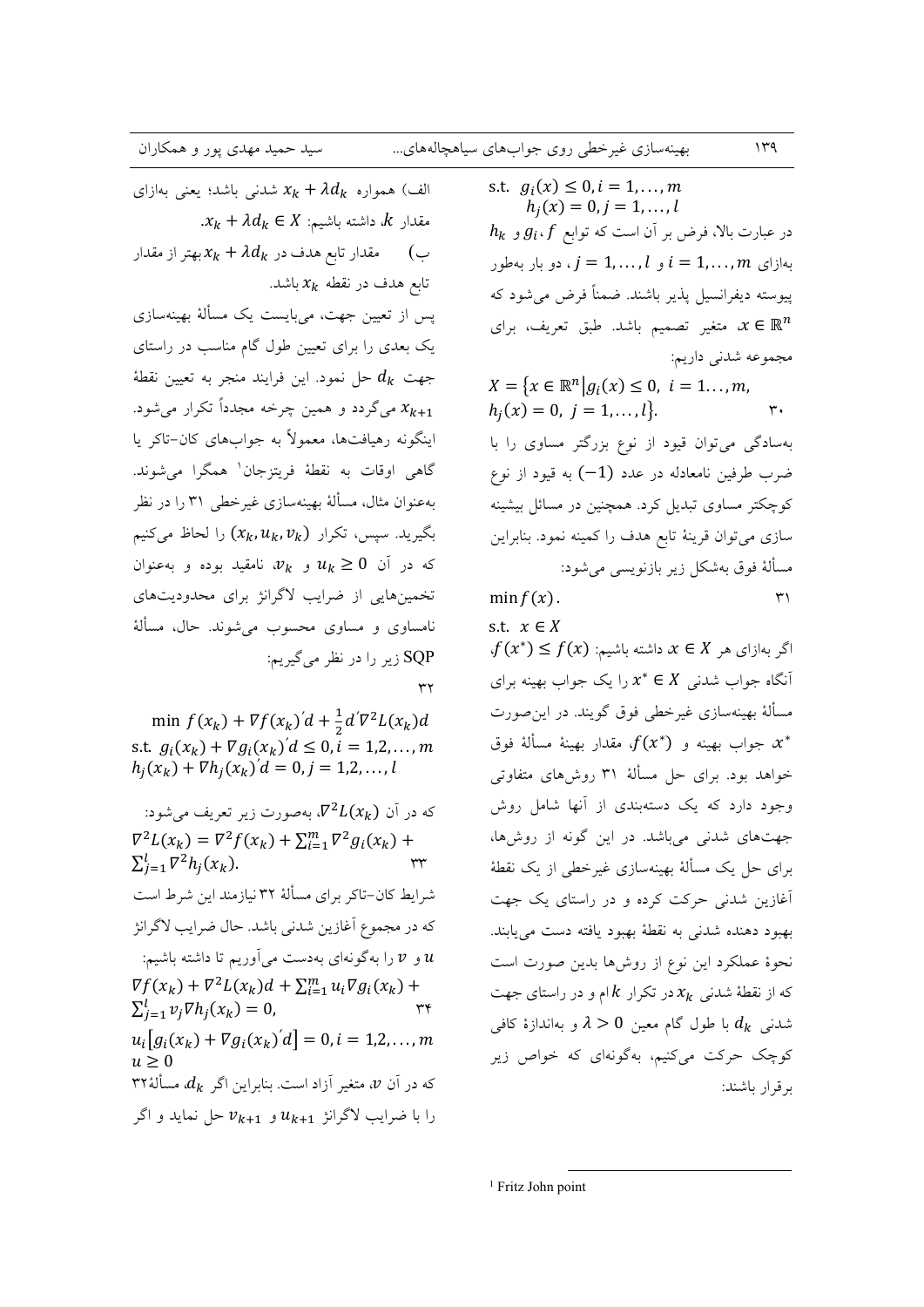$\mathcal{L}(r) = \frac{m}{r^3 + 3} \left( \frac{r^3 \exp\left(-\frac{r^2}{4\vartheta}\right)}{2\sqrt{\pi \vartheta^3}} + \right)$  $\frac{3^{3}}{r^{3}+^{3}}\Big[G\left(\frac{r}{2\sqrt{\vartheta}}\right)-\frac{r}{\sqrt{\pi\vartheta}}\exp\left(-\frac{r^{2}}{4\vartheta}\right)\Big]\Bigg).$  $r_0$ ب) مجموعهٔ قیود حاکم بر تابع هدف را بهشکل معادلات قیدی زیر نمایش میدهیم:  $(U(r) \leq 0,$  $r\epsilon$  $T_H \geq 0$ . در ادامه میتوان حالتهایی متفاوت از جواب سیاهچالههای ناتکین را بهازای مقادیر ویژهای از  $h$  و وایجاد نمود. در اینجا، سه مدل از سیاهچالههای  $\vartheta$ ناتكين را ايجاد مي نماييم:  $\theta = 0$  هیوارد (1 $h = 1$ و (1  $\vartheta = 1$  ) شوارتزشيلد ناجابهجايي ( $h=0$  و  $\theta = 1$  هيوارد ناجابهجايي ( $h = 1$  و  $\theta = 0$ علت ناتکين شدن جواب در اين سياهچالهها بهترتيب به حضور بار مغناطیسی، اثر ناجابهجایی و بار مغناطیسی در فضای ناجابهجایی نسبت داده می شود. در این وضعیتها، میتوان جوابهای بهینه را با بهرهگیری از رهیافت بهینهسازی غیرخطی استخراج نمود. این نتایج در جدول ۱ به نمایش گذاشته شدهاند.

جدول ۱. جوابهای متناظر با انواع ویژهای از سیاهچالهها. نتایج عددی زیر، گویای فاصلهٔ کمینه و عدم قطعیت لاگرانژی بیشینه بهازای مقادیر ویژهای از  $h$  و  $\theta$  میباشند.

| سياهچاله هيوارد<br>ناجابهجايي | سياهچاله<br>شوارتزشيلد       | سياهچاله هيوارد                |
|-------------------------------|------------------------------|--------------------------------|
|                               | ناجابهجايي                   |                                |
| $\Delta x_{\min} \cong 3.1$   | $\Delta x_{\rm min} \cong 3$ | $\Delta x_{\rm min} \cong 1.3$ |
| $_{\rm v} \cong 0.2$          | $\approx 0.2$                | $\cong$ 1/3                    |

در جدول ۱، نتایج عددی عدم قطعیت کمینه در تعیین فاصله و همچنین عدم قطعیت بیشینه در تعیین چگالی لاگرانژی بهازای مقادیر ویژهای از  $h$  و  $\theta$  ارائه شدهاند. همانگونه که از مقادیر جدول ۱ پیداست، نتایج ما با جوابهای عددی مراجع [۳۲،۳۳] مطابقت دارند. در

 $(u_{k+1}, v_{k+1})$  باشد، آنگاه  $x_k$  در امتداد با  $d_k = 0$ به جواب كان-تاكر براي مسألة اصلى ٣١ منجر خواهد  $x_{k+1} = x_k + d_k$  شد. در غیر این صورت، عبارت را قرار میدهیم و فرایند را مجدداً تکرار میکنیم. از نقاط قوت و ضعف استفاده از این الگوریتم میتوان روی این موارد تأکید نمود که تحت شرایط مناسب، همگرایی روش SQP به جواب بهینه، از مرتبهٔ دوم بوده و نزدیک بودن نقطهٔ  $x_k$  به جواب بهینه، شرط کافی برای همگرایی میباشد. از سویی دیگر، یکی از ضعفهای این روش نیاز به محاسبهٔ مشتق دوم است  $\nabla^2 L(x_k)$  و همچنین این امکان وجود دارد که ماتریس معین مثبت نباشد که می توان با بهرهگیری از تقریبهای معین مثبت روش شبهنیوتن، مشکل فوق را برطرف نمود. جزئیات بیشتر درباره شرایط همگرایی کان-تاکر، فريتزجان و روش SQP را مي توان در مراجع [٣٣-٣٨] مشاهده نمود. در این مقاله برای حل مسألهٔ بهینهسازی غیرخطی حاصله از مدل فیزیکی، از روش SQP استفاده می شود. مدل فیزیکی ما متناظر با جوابهای ناشی از حضور بارهای متنوع در سیاهچالههای ناتکین است که شامل قیودی از نوع صورت نامساوی غیرخطی میباشد. در اینجا میخواهیم تابع چگالی لاگرانژی ۲۵ را تحت شروطي فيزيكي بيشينه نماييم. مطابق اين شروط، دمای هاوکینگ نمیتواند مقادیری منفی اختیار نماید، چون در غیر اینصورت منجر به رفتار ترمودینامیکی غیر معمول خواهد شد. همچنین، شرط حضور افق رویداد این است که تابع متریک سیاهچاله، مقادیری منفی یا صفر داشته باشد. جهت رسیدن به این اهداف، بهترتيب زير عمل مي كنيم: الف) تابع دقیق چگالی لاگرانژی را (معادلهٔ۲۵) تحت عنوان تابع هدف مجدداً معرفي مي كنيم: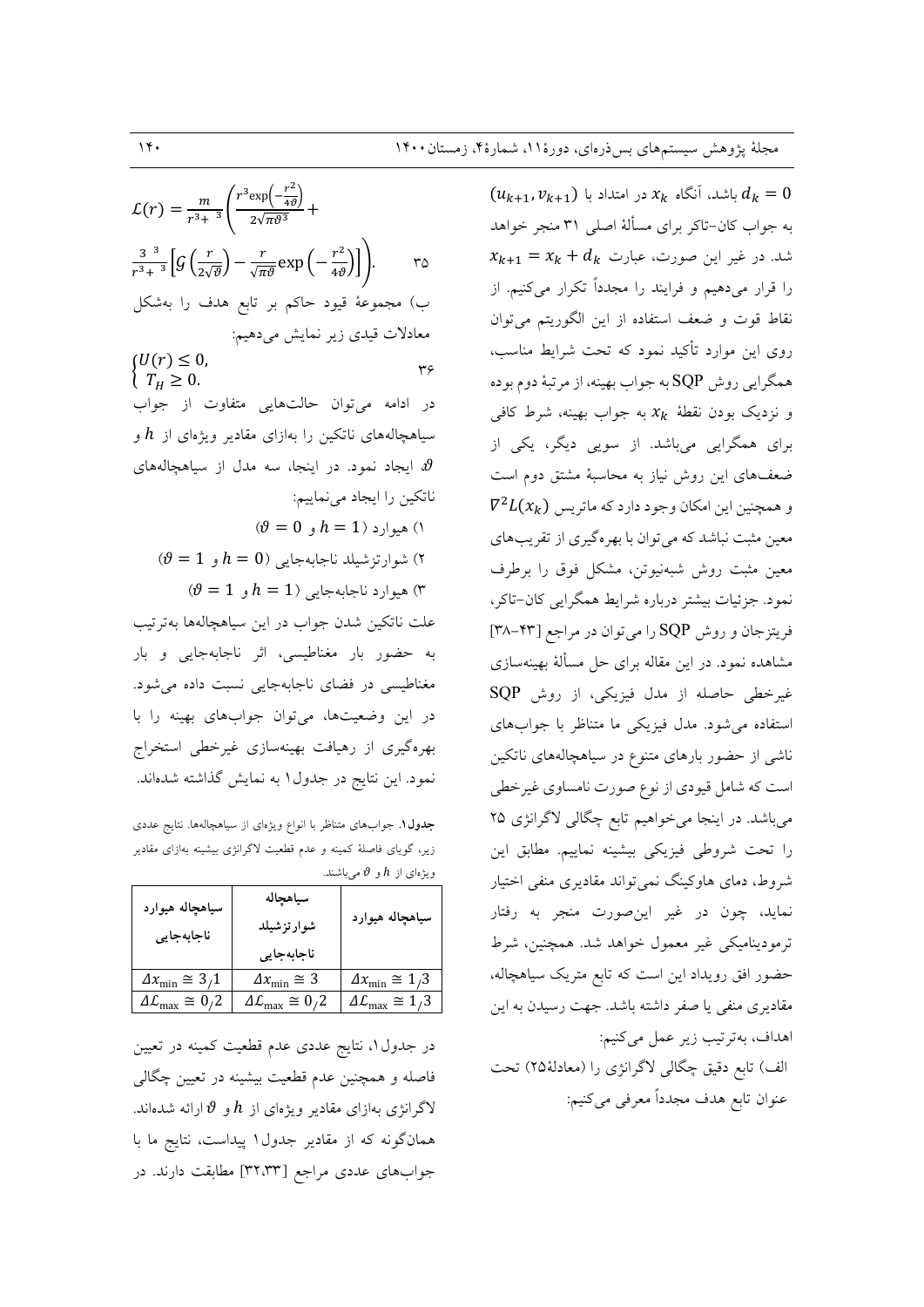شعاع سیاهچالهٔ پسماند اشاره دارد. جرم پسماندهٔ کمینه در این حالت تقریباً معادل با 9<sub>/</sub>9  $M_{\rm min} \cong 0$  میباشد. ناحیهٔ شدنی با رنگ زمینه زرد و ناحیه غیرشدنی با زمینه سفید مشخص گردیده است.



شکل ۲. منحنی های  $M$  برحسب  $r$  برای سیاهچاله شوارتزشیلد ناجابهجایی تحت قید 3 $x_{\rm min} \gtrsim 2$  رسم شده است. نقطهٔ سبز رنگ به مقادیر کمینهٔ جرم و شعاع سیاهچالهٔ پسماند اشاره دارد. جرم پسماندهٔ کمینه در این حالت تقریباً معادل با 1٫9  $M_{\rm min} \cong M_{\rm min}$  میباشد. ناحیه شدنی با رنگ زمینه زرد و ناحیهٔ غیرشدنی با زمینه سفید مشخص گردیده است.



شکل". منحنیهای M برحسب r برای سیاهچاله هیوارد ناجابهجایی تحت قید  $\lambda_{\min}\gtrsim 2$  رسم شده است. نقطهٔ سبز رنگ به مقادیر کمینه جرم و شعاع سیاهچالهٔ پسماند اشاره دارد. جرم پسماندهٔ کمینه در این حالت تقريباً معادل با 2 $2 \leq M_{\rm min} \cong 1$  مىباشد. ناحيهٔ شدنى با رنگ زمينهٔ زرد و ناحیهٔ غیرشدنی با زمینه سفید مشخص گردیده است.

حال با فرض نامنفی بودن پارامترهای آزاد  $h$  و  $\vartheta$  ، بهکمک روش SQP، مقدار بیشینهٔ تابع هدف را تحت قیود اعمالی ۳۶ تعیین می نماییم. بر این اساس، بهطور مشابه با حالت قبل، یک جواب بهینه بهازای مقادیر ویژهٔ

ضمن، مي توان نمودارهاي جرم برحسب شعاع سیاهچاله را با توجه به قیود اعمالی در سه حالت مذکور رسم نمود و نواحي شدني را روي جوابها متمايز كرد. این نتایج را میتوانید در شکلهای ۱، ۲ و ۳ که بهترتیب به سیاهچالههای هیوارد، شوارتزشیلد ناجابهجایی و هیوارد ناجابهجایی اشاره دارند، ملاحظه نمایید. نتایج حاصل در توافق با جدول ۱ میباشند. جرمهای کمینه در سیاهچالههای پسماند بهترتیب برای حالتهای  $M_{\min} \cong 1/9$  مذکور تقریباً معادل با 9/ $M_{\min} \cong 0$  . و 2  $M_{\text{min}} \cong 2$  محاسبه میگردند. نتایج هر سه نوع  $\Delta x \rightarrow \infty$  سياهچاله بهازاي فواصل خيلي بلند، يعني: ٥ با یکدیگر معادلند که به  $0 \to \Delta$  منجر میشود. همان طور که از قبل بیان شده است، تنها جوابهایی قابل قبول هستند که تحت شرط  $r \gtrsim R_{\rm min}$  برقرار باشند. با توجه به مقادیر پارامترهای سیاهچاله پسماند در ۲ حالت شوارتزشیلد ناجابهجایی و هیوارد ناجابهجايي، مشاهده مي گردد كه پارامتر ناجابهجايي در قیاس با پارامتر هیوارد اثر غالب داشته است؛ به گونهای که پارامترهای غائی در ۲ حالت مذکور بسیار نزدیک بههم میباشند، در حالیکه تفاوت محسوسی در سیاهچاله هیوارد که صرفاً بهکمک بار مغناطیسی در مبدأ آن ناتكين شده است، ديده مي شو د.



شکل ۱. منحنیهای  $M$  برحسب  $r$  برای سیاهچاله هیوارد تحت قید رسم شده است. نقطهٔ سبز رنگ به مقادیر کمینه جرم و  $\Delta x_{\rm min} \gtrsim 1/3$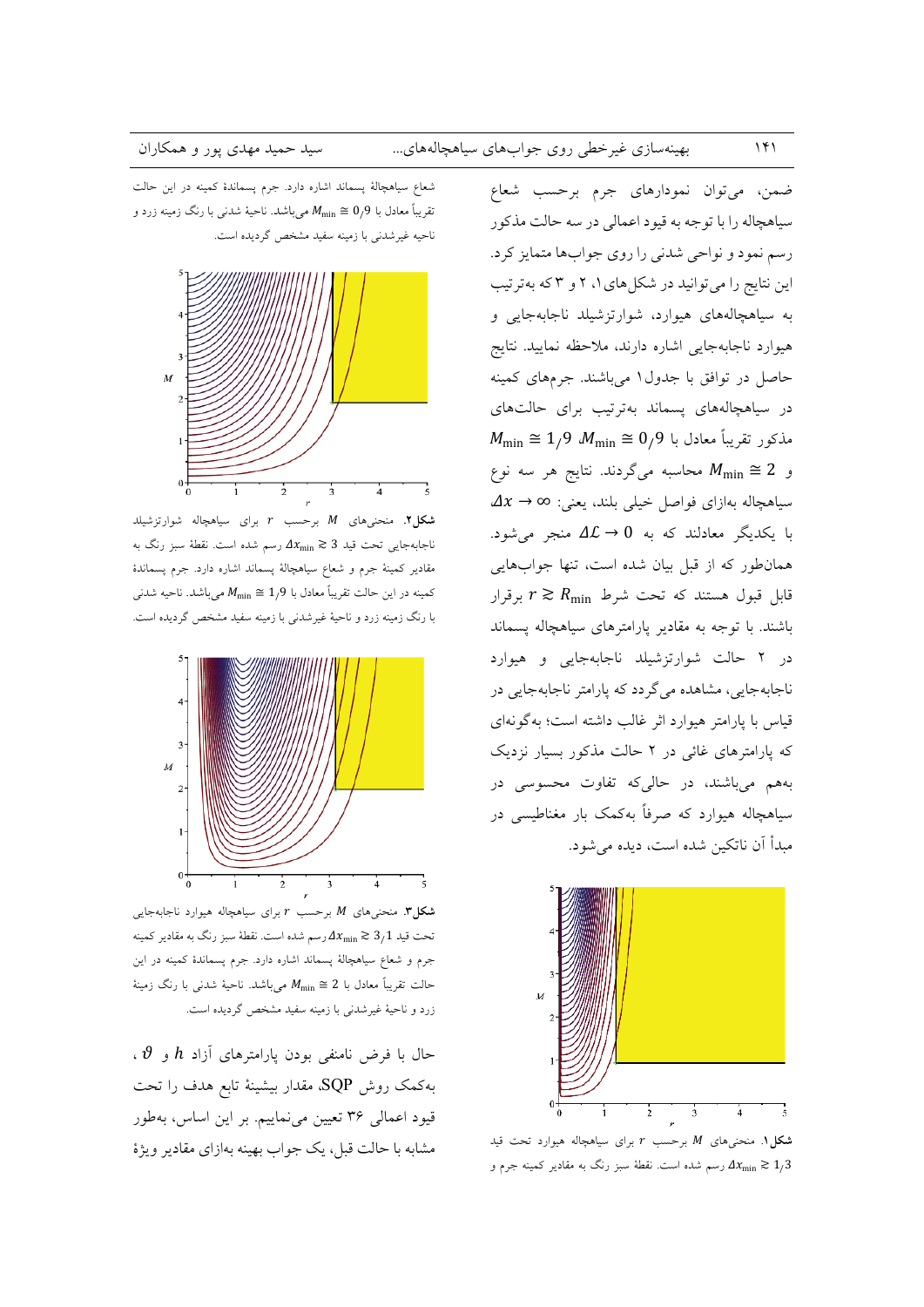اثرات ناچيز ناجابهجايي در آن باعث ايجاد سياهچاله يسماند و در نتيجه ناتكين شدن جواب شده است.

### مرجعها

[1] W.P. Fox, Nonlinear Optimization: Models and Applications, CRC Press, Taylor Francis Group, LLC,  $(2021).$ & https://www.routledge.com/Nonlinear-Optimization-Models-and-Applications/Fox/p/book/9780367444150

[2] J.E. Dennis. Jr. R.B. Schnabel. Numerical Methods for Unconstrained Optimization and Nonlinear Equations, Industrial Society for Mathematics, Philadelphia. PA.  $(1996).$ https://www.amazon.com/Numerical-Unconstrained-Optimization-Nonlinear-Mathematics/dp/0898713641

[3] W.C. Davidon, Optimally conditioned optimization algorithms without line searches, Mathematical Programming 9  $(1975)$  $1-30.$ https://doi.org/10.1007/BF01681328

[4] J.E. Dennis. Jr, J.J. Moré, Quasi-Newton methods, motivation and theory, SIAM 19 46-89. review  $(1977)$ https://doi.org/10.1137/1019005

[5] J.S. Arora, Computational design optimization: a review and future directions, Structural Safety 7 (1990) 131-148. https://doi.org/10.1016/0167-4730(90)90063-U

[6] J.S. Arora, A.I. Chahande, J.K. Paeng, Multiplier methods for engineering optimization, International journal for numerical methods in engineering 32 (1991) 1485-1525. https://doi.org/10.1002/nme.1620320706

[7] J.S. Arora, *Introduction to optimum* design (4th Edition), Academic Press, Elsevier,  $(2016).$ https://www.elsevier.com/books/introductio n-to-optimum-design/arora/978-0-12-800806-5

بهدست می آید که به یک مقدار  $R_{\rm min}$  ،  $\vartheta$  .  $h$ بیشینهٔ بهینه برای تابع عدم قطعیت لاگرانژی منجر مي شود:

 $h = 0$ <br> $\vartheta \cong 7 \times 10^{-10}$  $\Rightarrow$   $\Delta \mathcal{L}_{\text{max}} \cong 4 \times$  $\mathsf{rv}$  $M_{\text{min}} \cong 13$  $R_{\text{min}} \cong 2 \times 10^{-5}$  $10^{7}$ . یا توجه به جواب بالا مشاهده مے گردد که حالت بهینه تقریباً مستقل از اثرات کو آنتومی است، یعنی جوابی متناظر با حالت کلاسیک در فواصلی بسیار کو تاه حاصل شده است؛ البته با این تفاوت که این بار حضور یک جرم پسماند کاملاً مشهود است و قطعاً این نتیجه منجر <sub>ب</sub>ه ناتکین شدن جواب خواهد شد که با وجود صفر شدن بار مغناطیسی، می توان دلیل آن را تنها به غیر صفر بودن (اگرچه بسیار کوچک) پارامتر ناجابهجایی نسبت داد. چنین نتیجهای اذعان دارد که اثرات ناجابهجایی هر چند بسیار اندک به تنهایی کفایت میکند تا از تکین شدن جواب کلاسیک در فواصل بسیار کو تاه جلوگیری نمايد.

### خلاصه و نتیجهگیری

در این مقاله، بهطور خلاصه به جستجوی جوابهای بهینه در سیاهچالههای ناتکین در چارچوب نظریه اينشتين-NED بههمراه اثرات ناجابهجايي وبر اساس فرمولبندي مختصه حالت همدوس پرداخته شد. در اين راستا، بەكمك روش SQP، مقدار بیشینهٔ تابع هدف تحت قیود غیرخطی از نوع نامساوی تعیین گردید و یک مقدار بیشینهٔ بهینه برای تابع عدم قطعیت لاگرانژی بهازای مقادیری ویژه از پارامترهای آزاد مسأله حاصل شد. تفسیر فیزیکی حاصل از خروجی نهایی الگوریتم اذعان دارد که فاز نهایی تبخیر سیاهچاله به  ${\rm \,sQP}$ جواب کلاسیک نزدیکتر است؛ با این تفاوت که حضور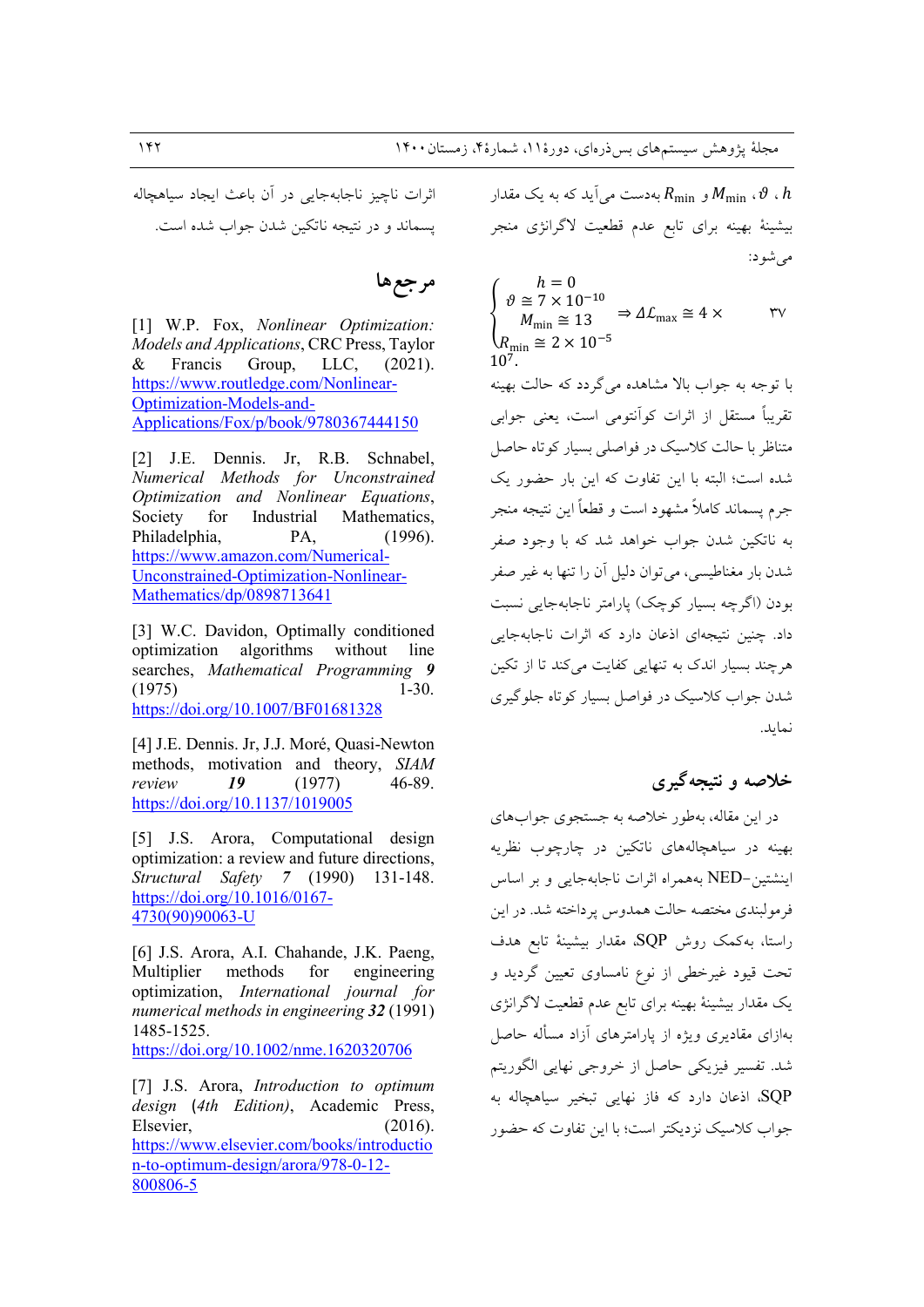*Singularities*, Milano, Italy, (2007). https://arxiv.org/pdf/0802.0330

[15] P. Nicolini, Noncommutative black holes, the final appeal to quantum gravity: a review*, International Journal of Modern Physics A 24* (2009) 1229-1308. https://doi.org/10.1142/S0217751X090433 53

[16] E. Ayon-Beato, A. Garcia, Regular black hole in general relativity coupled to nonlinear electrodynamics*, Physical review letters 80* (1998) 5056-5059. https://doi.org/10.1103/PhysRevLett.80.505 6

[17] J.M. Bardeen, *Non-singular generalrelativistic gravitational collapse*, Proceedings of the International Conference GR5, Tbilisi, Georgia, (1968). http://scholar.google.com/scholar\_lookup? &title=Proceedings%20of%20International %20Conference%20GR5&publication\_year =1968&author=Bardeen%2CJ.%20M.

[18] S.A. Hayward, Formation and evaporation of nonsingular black holes, *Physical review letters 96* (2006) 031103. https://doi.org/10.1103/PhysRevLett.96.031 103

[19] Z.Y. Fan, X. Wang, Construction of regular black holes in general relativity, *Physical Review D 94* (2016) 124027. https://doi.org/10.1103/PhysRevD.94.1240 27

[20] K.A. Bronnikov, Nonlinear electrodynamics, regular black holes and wormholes, *International Journal of Modern Physics D 27* (2018) 1841005. https://doi.org/10.1142/S021827181841005 5

[21] S.N. Sajadi, N. Riaz, Correction to: Nonlinear electrodynamics and regular black holes, *General Relativity and Gravitation 52* (2020) 18. https://doi.org/10.1007/s10714-020-02668- 0

[8] A. Ajagekar, T. Humble, F. You, Quantum computing based hybrid solution strategies for large-scale discrete-continuous optimization problems, *Computers & Chemical Engineering 132* (2020) 106630. https://doi.org/10.1016/j.compchemeng.201 9.106630

[9] M.J. Mahmoodabadi, F. Sadeghi Googhari, Numerical solution of timedependent Schrodinger equation by combination of the finite difference method and particle swarm optimization, *Journal of Research on Many-body Systems 11* (2021) 114-127.

https://dx.doi.org/10.22055/jrmbs.2021.167 86

[10] H. Li, L. Gao, H. Li, X. Li, H. Tong, Full-scale topology optimization for fiberreinforced structures with continuous fiber paths, *Computer Methods in Applied Mechanics and Engineering 377* (2021) 113668.

https://doi.org/10.1016/j.cma.2021.113668

[11] F. Karimi-Pour, V. Puig, C. Ocampo-Martinez, Economic model predictive control of nonlinear systems using a linear parameter varying approach, *International Journal Robust Nonlinear Control* (2021) 1- 21. https://doi.org/10.1002/rnc.5477

[12] A. Pourrajabian, M. Dehghan, S. Rahgozar, Genetic algorithms for the design and optimization of horizontal axis wind turbine (HAWT) blades: A continuous approach or a binary one?, *Sustainable Energy Technologies and Assessments 44* (2021) 101022. https://doi.org/10.1016/j.seta.2021.101022

[13] S.W. Hawking, G. Ellis, *The Large Scale Structure of Space-Time*, Cambridge University Press, Cambridge, (1973). https://doi.org/10.1017/CBO978051152464 6

[14] S. Ansoldi, Spherical black holes with regular center: a review of existing models including a recent realization with Gaussian sources, *Proceedings of BH2, Dynamics and Thermodynamics of Blackholes and Naked*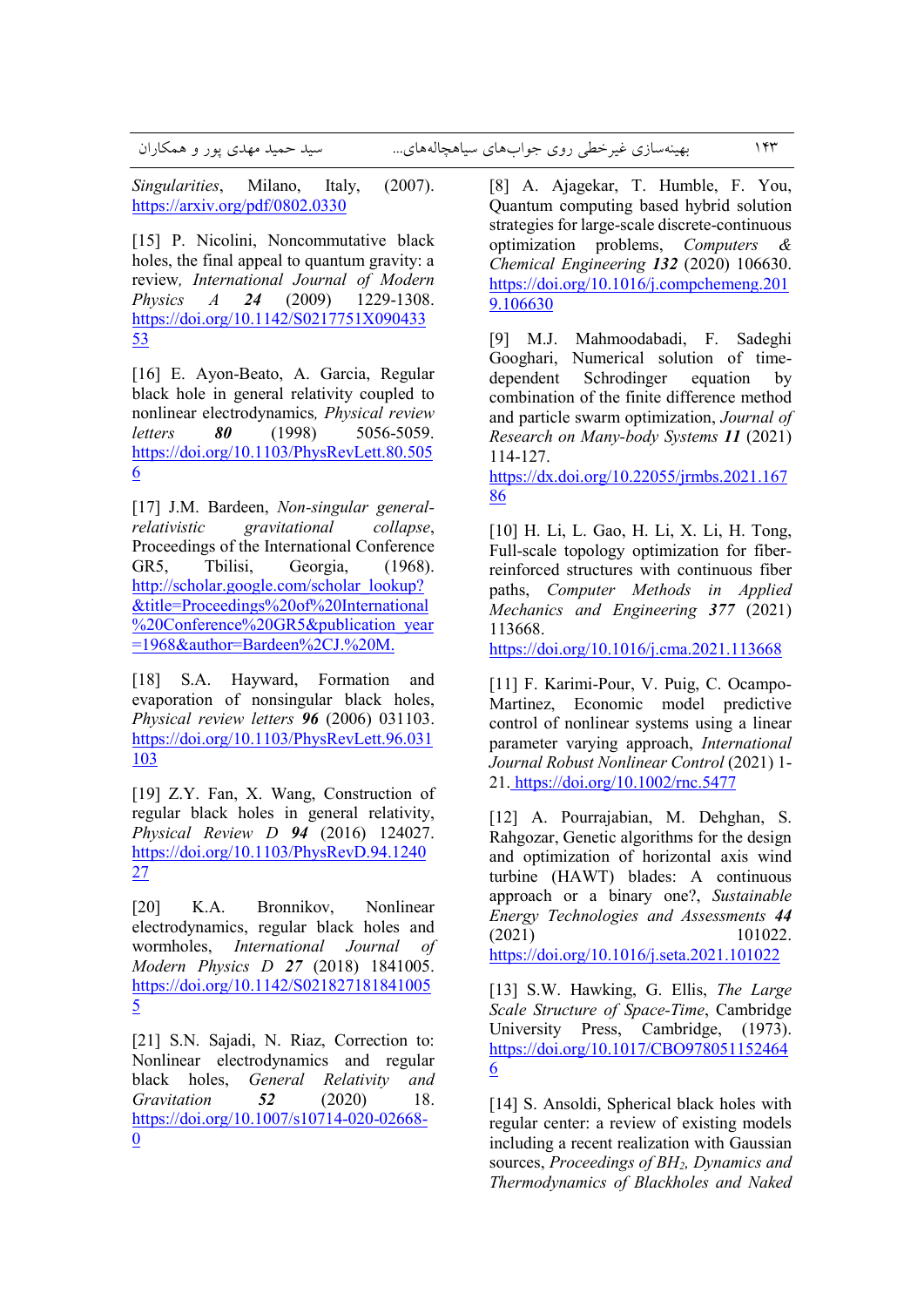[30] A. Smailagic, E. Spallucci, Feynman path integral on the non-commutative plane, *Journal of Physics A: Mathematical and General 36* (2003) L467. https://doi.org/10.1088/0305- 4470/36/33/101

[31] S.H. Mehdipour, M.H. Ahmadi, A comparison of remnants in noncommutative Bardeen black holes, *Astrophysics and Space Science 361* (2016) 314. https://doi.org/10.1007/s10509-016-2904-z

[32] S.H. Mehdipour, M.H. Ahmadi, Black hole remnants in Hayward solutions and noncommutative effects, *Nuclear Physics B* **926** (2018) 49-69. https://doi.org/10.1016/j.nuclphysb.2017.09 .021

[33] S.H. Mehdipour, Emergent GUP from Modified Hawking Radiation in Einstein-NED Theory, *Canadian Journal of Physics 98* (2020) 801-809. https://doi.org/10.1139/cjp-2019-0416

[34] S. Nayak, *Fundamentals of Optimization Techniques with Algorithms*, Academic Press, Elsevier Inc., (2020). https://www.elsevier.com/books/fundament als-of-optimization-techniques-withalgorithms/nayak/978-0-12-821126-7

[35] M.J. Kochenderfer, T.A. Wheeler, *Algorithms for optimization*, The MIT Press, Cambridge, MA, (2019). https://mitpress.mit.edu/books/algorithmsoptimization

[36] J. Nocedal, S.J. Wright, *Numerical Optimization*, Springer-Verlag, New York, NY, (1999). https://doi.org/10.1007/b9887

[37] S.H. Mehdipour, Entropic force approach to noncommutative Schwarzschild black holes signals a failure of current physical ideas, *The European Physical Journal Plus 127* (2012) 80. https://doi.org/10.1140/epjp/i2012-12080-4

[38] O.L. Mangasarian, S. Fromovitz, The Fritz John necessary optimality conditions in the presence of equality and inequality [22] S.H. Mehdipour, Teleparallel gravity coupled to matter content from nonlinear electrodynamics with dyonic configuration, *The European Physical Journal Plus 136* (2021) 351. https://doi.org/10.1140/epjp/s13360-021-

01345-8

[23] H. Hinrichsen, A. Kempf, Maximal localization in the presence of minimal uncertainties in positions and in momenta, *Journal of Mathematical Physics 37* (1996) 2121-2137.

https://doi.org/10.1063/1.531501

[24] A. Tawfik, A. Diab, Generalized uncertainty principle: Approaches and applications, *International Journal of Modern Physics D 23* (2014) 1430025. https://doi.org/10.1142/S021827181430025 0

[25] Y.S. Myung, Y.W. Kim, Y.J. Park, Black hole thermodynamics with generalized uncertainty principle, *Physics Letters B 645* (2007) 393-397. https://doi.org/10.1016/j.physletb.2006.12.0 62

[26] R.J. Adler, P. Chen, D.I. Santiago, The generalized uncertainty principle and black hole remnants, *General Relativity and Gravitation 33* (2001) 2101-2108. https://doi.org/10.1023/A:1015281430411

[27] H.C. Ohanian, R. Ruffini, *Gravitation and spacetime*, Cambridge University Press, Cambridge. (2013). https://doi.org/10.1017/CBO978113900339 1

[28] M. Maggiore, A generalized uncertainty principle in quantum gravity, *Physics Letters B 304* (1993) 65-69. https://doi.org/10.1016/0370- 2693(93)91401-8

[29] M. Sprenger, P. Nicolini, M. Bleicher, Physics on the smallest scales: an introduction to minimal length phenomenology, *European Journal of Physics 33* (2012) 853. https://doi.org/10.1088/0143-0807/33/4/853